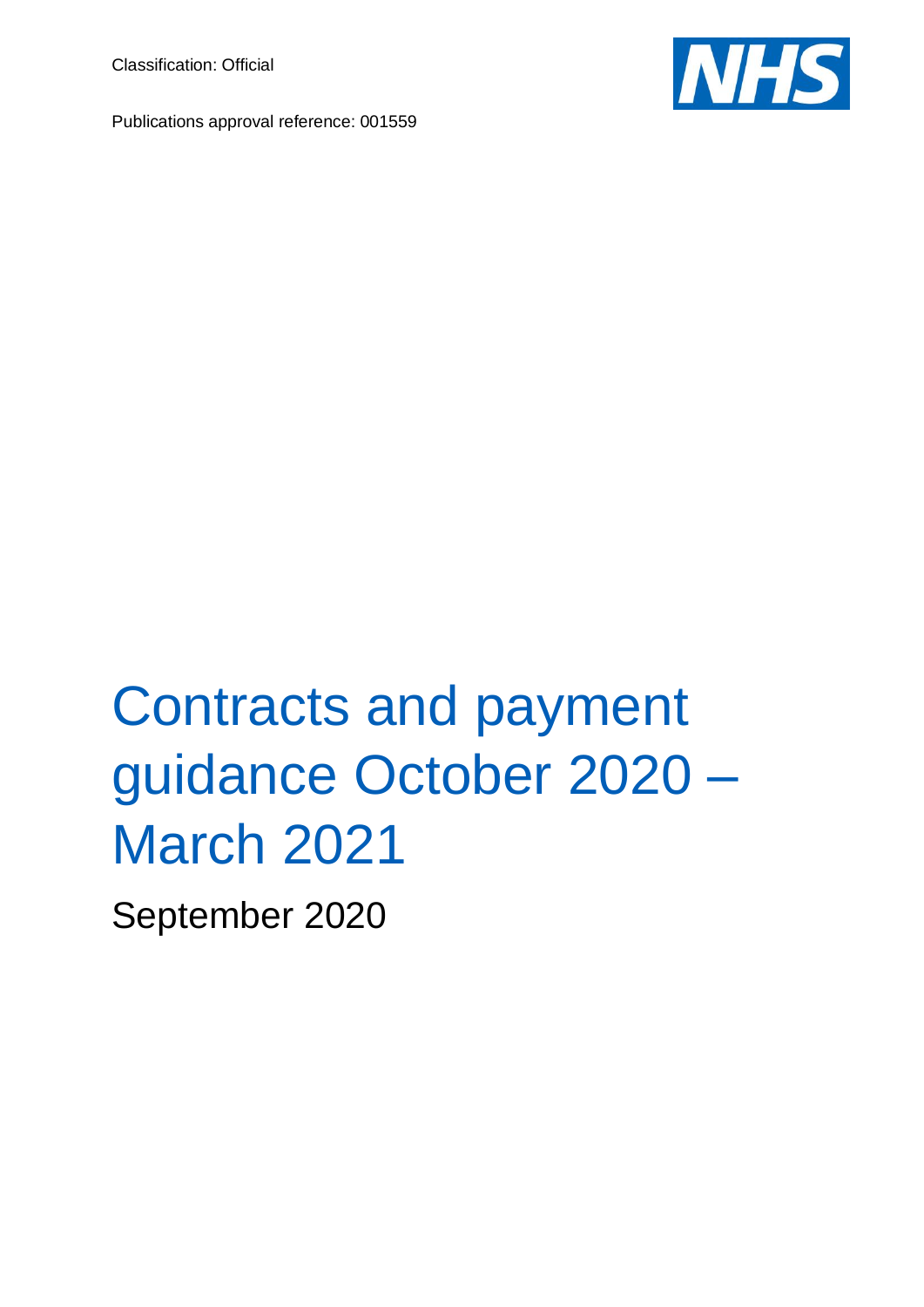# **Contents**

| National funding for service development and transformation 13                |  |
|-------------------------------------------------------------------------------|--|
|                                                                               |  |
|                                                                               |  |
|                                                                               |  |
|                                                                               |  |
|                                                                               |  |
|                                                                               |  |
|                                                                               |  |
|                                                                               |  |
|                                                                               |  |
| Contracts with NHS providers - signature, documentation and implied terms21   |  |
| Independent sector providers commissioned under the NHS Standard Contract  22 |  |
|                                                                               |  |
|                                                                               |  |
|                                                                               |  |
|                                                                               |  |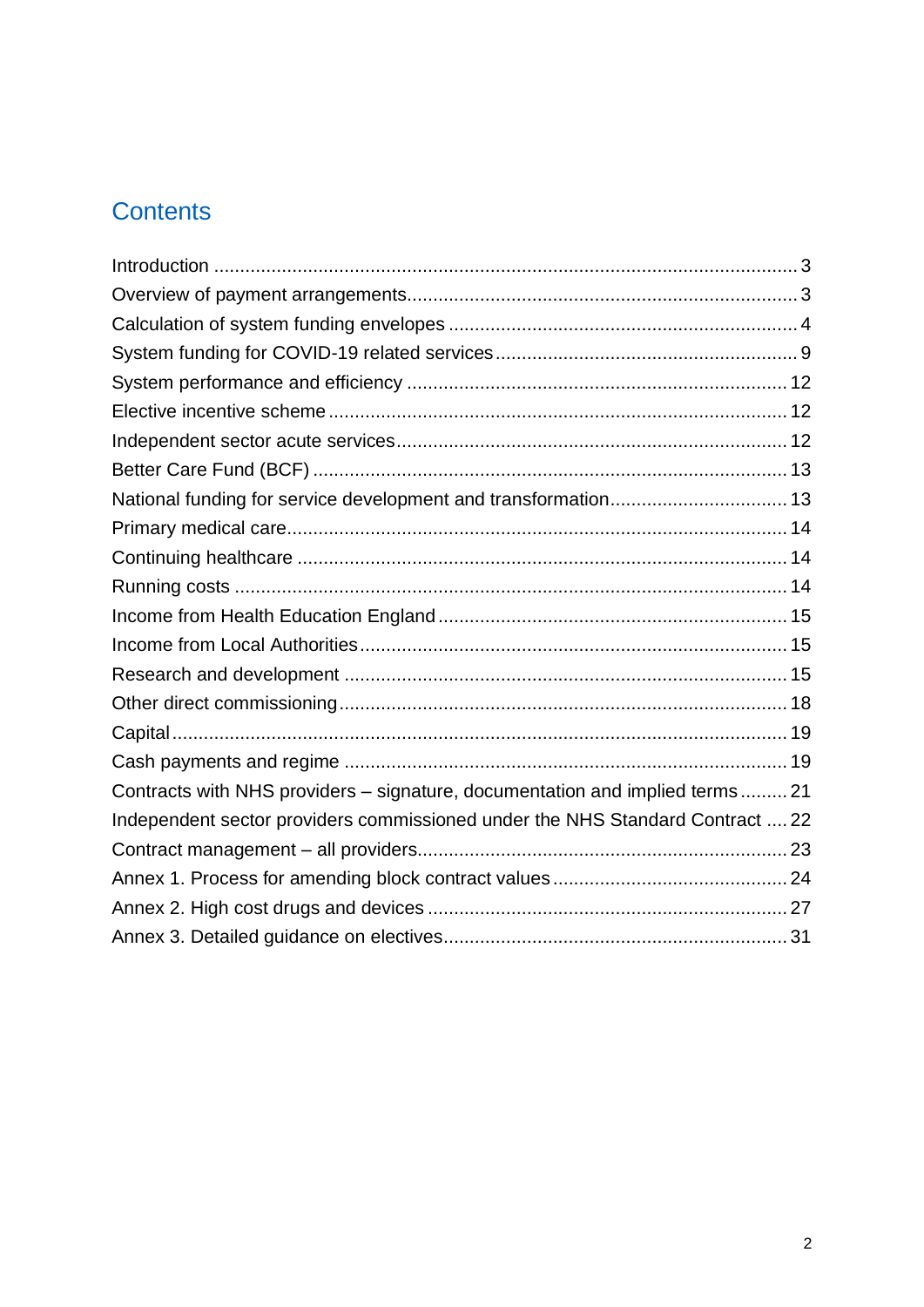### <span id="page-2-0"></span>**Introduction**

- 1. The letter 'Third Phase of NHS Response to COVID-19' dated 31 July 2020<sup>1</sup> set out the key principles of the financial framework for the period 1 October to 31 March 2021.
- 2. The purpose of this guidance is to outline further detail of the financial arrangements for the NHS for this period. This guidance supersedes information issued previously, including guidance and FAQs covering the first half of 2020/21.
- 3. If you have any queries in relation to this guidance, please contact [nhsi.phase3finance@nhs.net.](mailto:nhsi.phase3finance@nhs.net)

# <span id="page-2-1"></span>Overview of payment arrangements

- 4. Systems will be issued with fixed funding envelopes comprising:
	- A. **CCG allocations and block contracts** CCG allocations will continue to be non-recurrently adjusted based on expected expenditure positions, including the national calculation of opening block contract values for services commissioned from NHS providers within and outside of the CCG's home system;
	- B. **System top-up** additional funding to support delivery of a system breakeven position consistent with the principles of the projected top-up during M1-M6. This funding will now be issued by a lead CCG within each system rather than directly by NHSE/I;
	- C. **Growth funding** additional funding allocated to systems to support underlying growth in the cost base, linked to allocations growths of CCGs in the system. It is intended that this funding will cover new services and capacity growth since the reference period baseline and over the remainder of the year;
	- D. **COVID-19 allocation** additional funding to cover COVID-19 related costs for the remainder of the year, noting key exclusions; and
	- E. **Directly commissioned services –** formally specialised commissioning and other directly commissioned (ODC) services remain commissioned outside of the system, but system envelopes take account of funding inflows to NHS providers for these services and deficit costs incurred in delivering all services. Systems are therefore expected to manage full costs within the envelope issued. Nationally calculated block contract values for these services will be issued. Regional commissioners will receive fixed allocations for the remainder of the period.

<sup>1</sup> [https://www.england.nhs.uk/coronavirus/wp-content/uploads/sites/52/2020/07/Phase-3-letter-July-](https://www.england.nhs.uk/coronavirus/wp-content/uploads/sites/52/2020/07/Phase-3-letter-July-31-2020.pdf)[31-2020.pdf](https://www.england.nhs.uk/coronavirus/wp-content/uploads/sites/52/2020/07/Phase-3-letter-July-31-2020.pdf)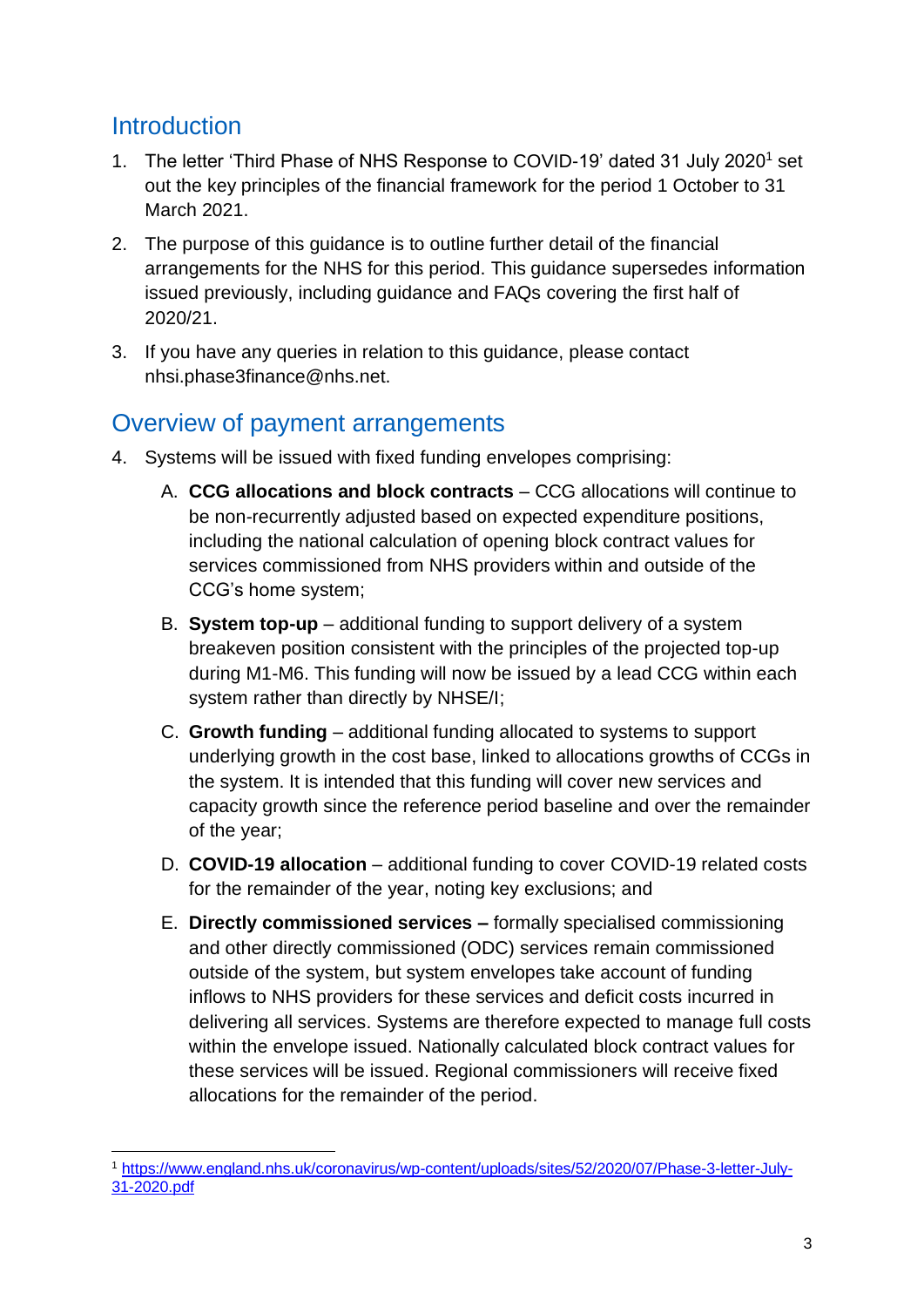- 5. The following services will be funded outside of the system funding envelopes:
	- A. **High cost drugs and devices** funding for Cancer Drugs Fund (CDF) and Hepatitis C (Hep C) medicines will return to being funded based on usage, and as such funding for these medicines has been removed from the opening block contract values and the block value will be amended on a periodic basis based on usage to reimburse for these items. A small proportion (in terms of financial value) of specialised high cost drugs have been included within the opening block contract values and funding will not be adjusted based on usage. For the remaining specialised high cost drugs and devices, funding will still be included within opening block values, and the block value will be subject to amendment on a periodic basis based on usage. Refer to Annex 2 for further detail.
	- B. **Temporary COVID-19 services which are funded by government on an actual cost basis** (e.g. Nightingale hospitals, hospital discharge programme, COVID-19 testing services) – relevant organisations will be funded on an actual cost basis for specific COVID-19 services. Costs will be monitored, and services will be subject to amendment based on costs incurred and the maximum budget available. Further detail on funding arrangements is set out in the relevant section in this document.
	- C. **Non-clinical services contracted by NHS England and NHS Improvement (NHSE/I) that are ordinarily transacted via invoicing** – adjustments have been made to system funding envelopes such that full billing can resume from M7 for non-clinical services ordinarily transacted via invoicing to central corporate budgets, e.g. specialist pharmacy services. Billing should only relate to expenditure on services incurred from M7. Centrally funded revenue support (e.g. FRF, PFI revenue support) will remain within system envelopes.
	- D. **Allocation adjustments, including national service development funding (SDF)** – SDF allocations will be adjusted to reflect funding already captured within system envelopes and revised priorities for 2020/21. CCG and NHSE/I regional allocation adjustments will resume per normal processes.
	- E. **Elective incentive scheme and funding for IS activity** adjustments to system envelopes will be processed based on performance against the elective incentive scheme expected level, including the additional cost of IS activity above the levels funded in system envelopes.

# <span id="page-3-0"></span>Calculation of system funding envelopes

*Block contracts between NHS commissioners and NHS providers*

6. Opening block contract values for NHS providers will be nationally calculated and shared with organisations and systems as part of planning.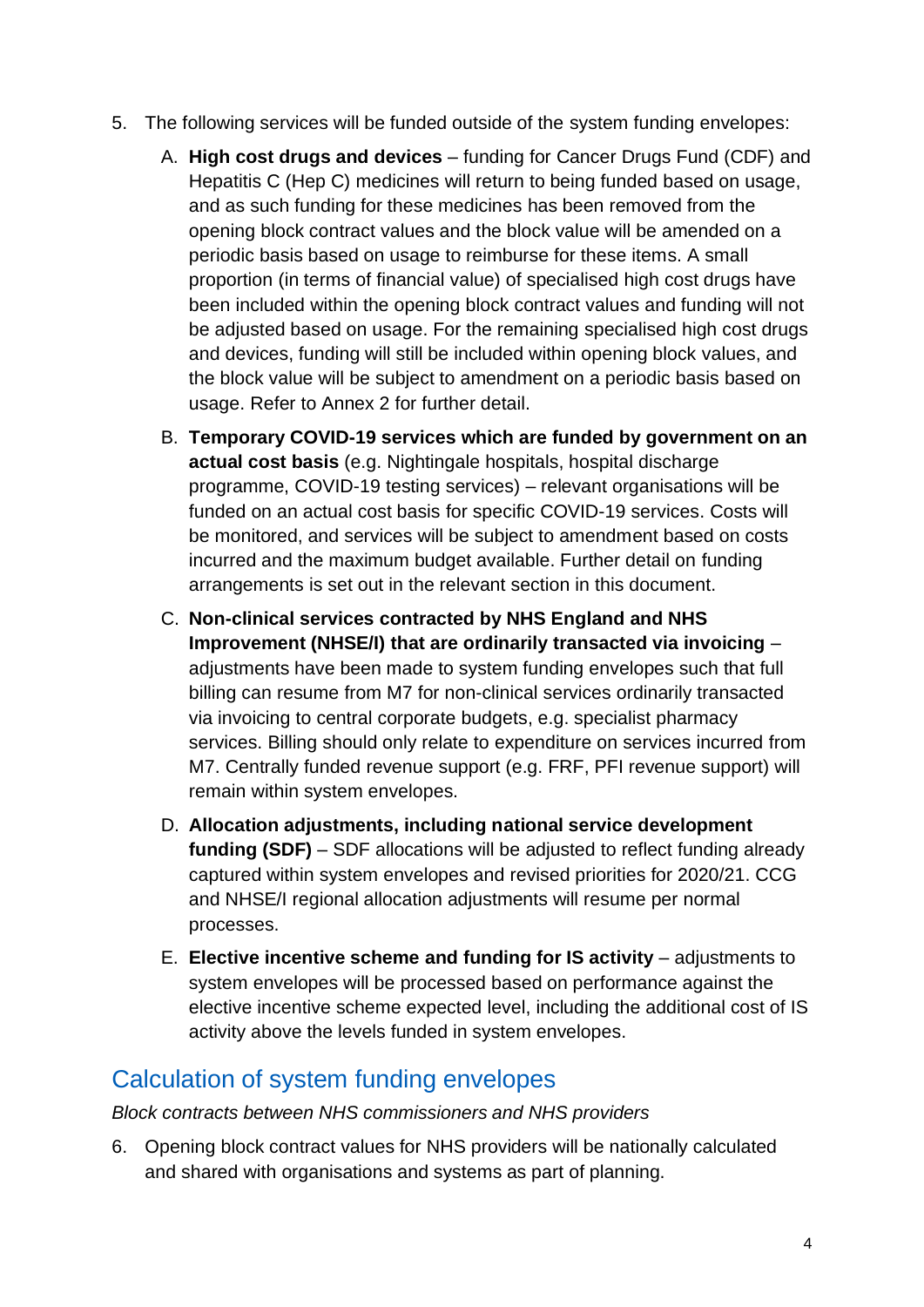- 7. Adjustments may be actioned to block contracts to reflect service changes. Changes to block contracts which affect organisations outside of the system will require approval by the relevant region(s) and notification to the national finance team. Depending on the nature of the adjustment, commensurate net neutral (at a national level) changes to system top-up values will be actioned to insulate systems from changes to block contracts. A national tracker of contract values will be maintained to support this process. Further detail on this process is set out in Annex 1.
- 8. Individual files will be shared with commissioners (CCGs and NHSE/I regional commissioners) and NHS providers (NHS Trusts and Foundation Trusts). Each file contains relevant organisation-specific data showing the block contract value for each contractual relationship between commissioners and providers.
- 9. As with the M1-M6 framework, block payments made to NHS providers by their host CCGs will continue to include an allowance for non-contract activity (NCA) with out-of-area commissioners. Consequently, invoicing for NCAs continues to be suspended.

### *Updates to block contracts*

- 10. The calculation methodology for the block contracts is consistent with the approach for M1-M6<sup>2</sup> with the exception of the amendments noted below.
- 11. Where the amendments also relate to expenditure changes then an equivalent adjustment has been made to the underlying expenditure expectation which informs the calculation of the top-up. The amendments to the M1-M6 method are:
	- a. The national de minimis level for contracts has been increased to £500k (annualised), however discretion has been used to set blocks below this level where it has been considered appropriate. Offsetting movements in the system top-up mean that the de minimis does not impact total system funding;
	- b. Material service changes, with equivalent adjustments as relevant to commissioner and/or provider underlying expenditure expectations;
	- c. Material errors identified in the M1-M6 block contracts, with equivalent adjustments as relevant to commissioner and/or provider underlying expenditure expectations. This includes significant changes in respect of commissioner to provider funding flows which were incorrectly left within underlying net expenditure positions despite the pausing of commissioner to provider invoicing outside of blocks.

<sup>2</sup> [https://www.england.nhs.uk/coronavirus/wp-content/uploads/sites/52/2020/04/Covid-19-block](https://www.england.nhs.uk/coronavirus/wp-content/uploads/sites/52/2020/04/covid-19-block-contract-methodology.pdf)[contract-methodology.pdf](https://www.england.nhs.uk/coronavirus/wp-content/uploads/sites/52/2020/04/covid-19-block-contract-methodology.pdf)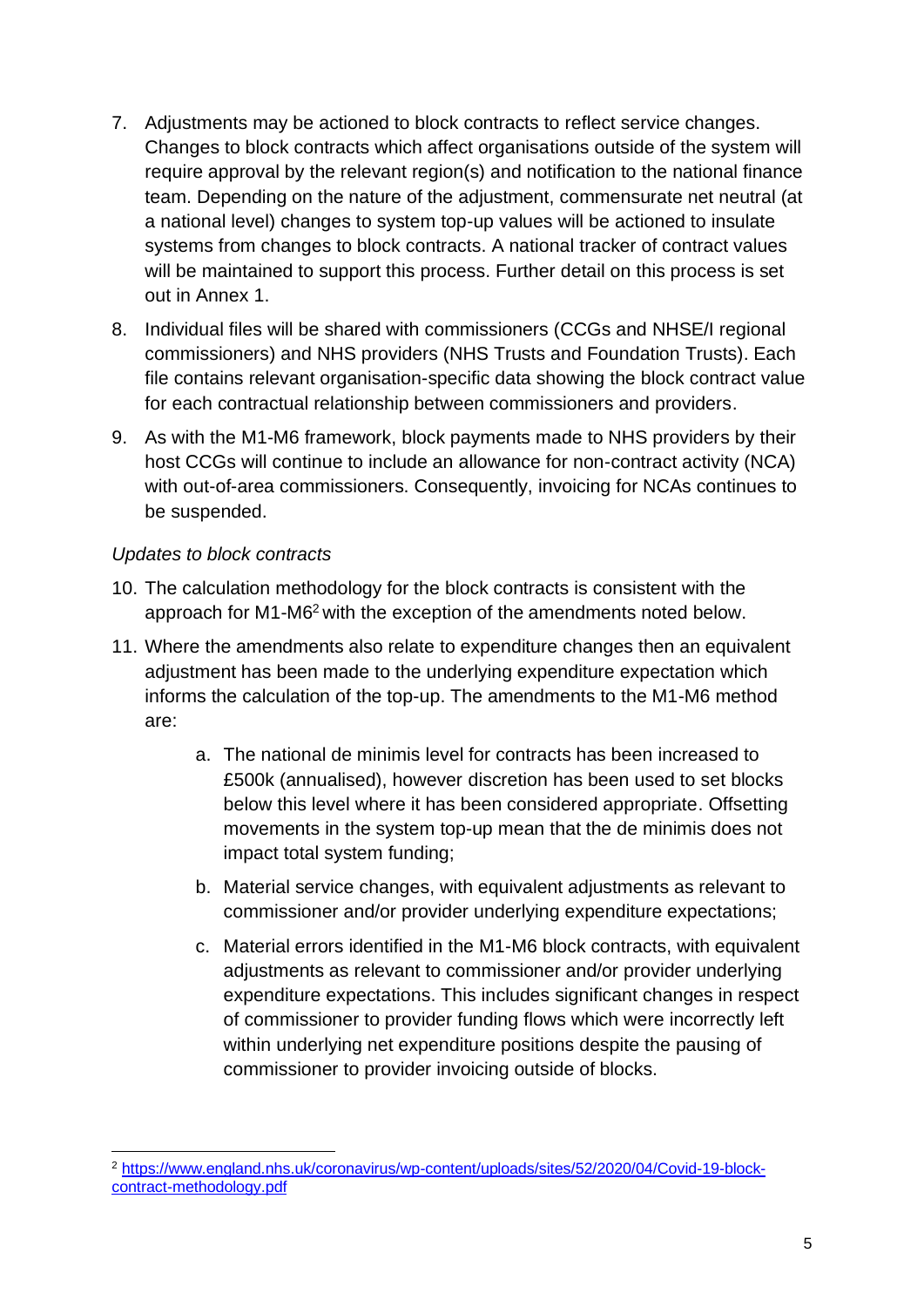d. Specialised block contracts have been updated to remove funding for CDF and Hep C medicines. The funding for these excluded items will move back to a payment based on usage which will be transacted based on adjustments to the block contract values. Refer to Annex 2 for further detail.

### *CCG allocations*

- 12. For M7-M12, CCG allocations will continue to be non-recurrently adjusted to reflect expected expenditure positions.
- 13. The calculation methodology for adjusted CCG allocations is consistent with the approach for M1-M6<sup>3</sup>, with the exception of the following amendments:
	- a. Adjustments to block contract values as described in the 'Updates to block contracts' section of this guidance document;
	- b. Removal of expenditure equal to non-recurrent SDF funding received in 2019/20 where we would reasonably expect the associated costs to have been removed. Where funding for these programmes are included within block contract values, CCGs should adjust block contract values by reference to the process outlined in Annex 1;
	- c. The expenditure baseline (against which the expenditure expectation has been developed) for CCG delegated primary care expenditure and CCG running costs has been updated from 2019/20 M11 to 2019/20 M12;
	- d. The growth rate applied to generate the running cost expenditure expectation has been updated to be the lower of: 2019/20 (M12 YTD) excluding spend with NHS providers (included within block contracts) uplifted by 3%; and the 2020/21 published running cost allocation excluding spend within NHS providers (included within block contracts).
	- e. The expenditure expectation for CCG-commissioned acute IS services has been updated to reflect M1-M4 2020/21 average run-rate; and
	- f. Removal of expenditure related to the genomic testing and complex knee revision surgery payment reform proposals set out in the 2020/21 National Tariff consultation. Where funding for these services is included within block contract values, CCGs should adjust block contract values by reference to the process outlined in Annex 1. Funding has been transferred to Specialised Commissioning. For the providers commissioned to deliver the revised service, block contract uplifts will be agreed with specialised commissioning.

<sup>3</sup> <https://nhsengland.sharepoint.com/TeamCentre/Finance/FinancialControl/Pages/GCh4.aspx#4.4>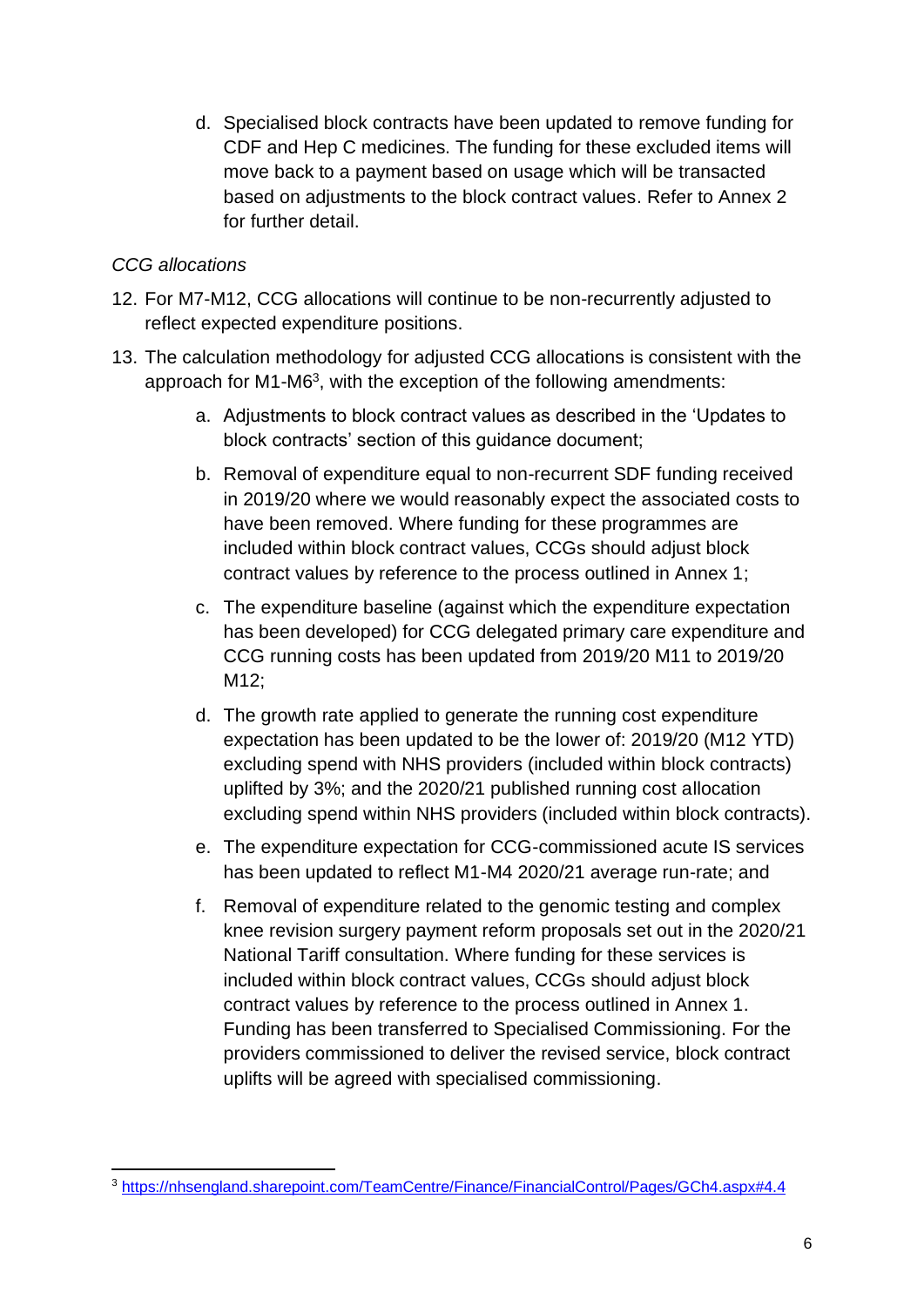- 14. The system top-up, growth funding and COVID-19 funding will be distributed to a lead CCG within each system. As part of the planning process, systems should identify their lead CCG.
- 15. As part of system-led planning, systems should by mutual agreement determine the distribution of the funding allocated at a system level. Funding due to NHS providers should be paid by the lead CCG alongside block contract values and COVID-19 funding.
- 16. Normal processes for adjusting allocations will resume for the distribution of additional agreed funding, e.g. funding for delivery of national service development and transformation programmes (SDF).

### *System top-up funding*

- 17. Except for specific COVID-19 services (identified in the 'Funding for COVID-19 related services' section), national prospective and retrospective top-up funding will end on 30 September 2020.
- 18. Instead, additional funding has been issued to those systems where expected expenditure is in excess of income.
- 19. For the purposes of the calculation of system top-up funding, system funding is calculated as the aggregate of:
	- a. Adjusted allocations for CCGs within the system;
	- b. NHS provider income inflows from block contract arrangements with NHS commissioners outside of the system – i.e. CCGs outside of the system, specialised commissioners and other direct service commissioners; and
	- c. Non-NHS income System funding envelopes are based on the expectation, as set out in the Phase 3 recovery letter, that organisations will return non-NHS income to the levels seen in 2019/20. The exception to this is car parking income for NHS staff; the NHS People Plan confirmed that NHS staff should continue to have free car parking for the duration of the COVID-19 pandemic. Additional funding for this commitment has been included within the COVID-19 funding allocations. Organisations should make all reasonable efforts to recover income as quickly as possible. Recognising the challenge this poses, when assessing financial performance, the impact of non-NHS income will be isolated to allow the national team to continue to discuss with the Government the treatment of income shortfalls against 2019/20 levels.
- 20. System expenditure is calculated as the aggregate of CCG and NHS provider underlying cost bases taken from 2019/20 reporting uplifted for 2020/21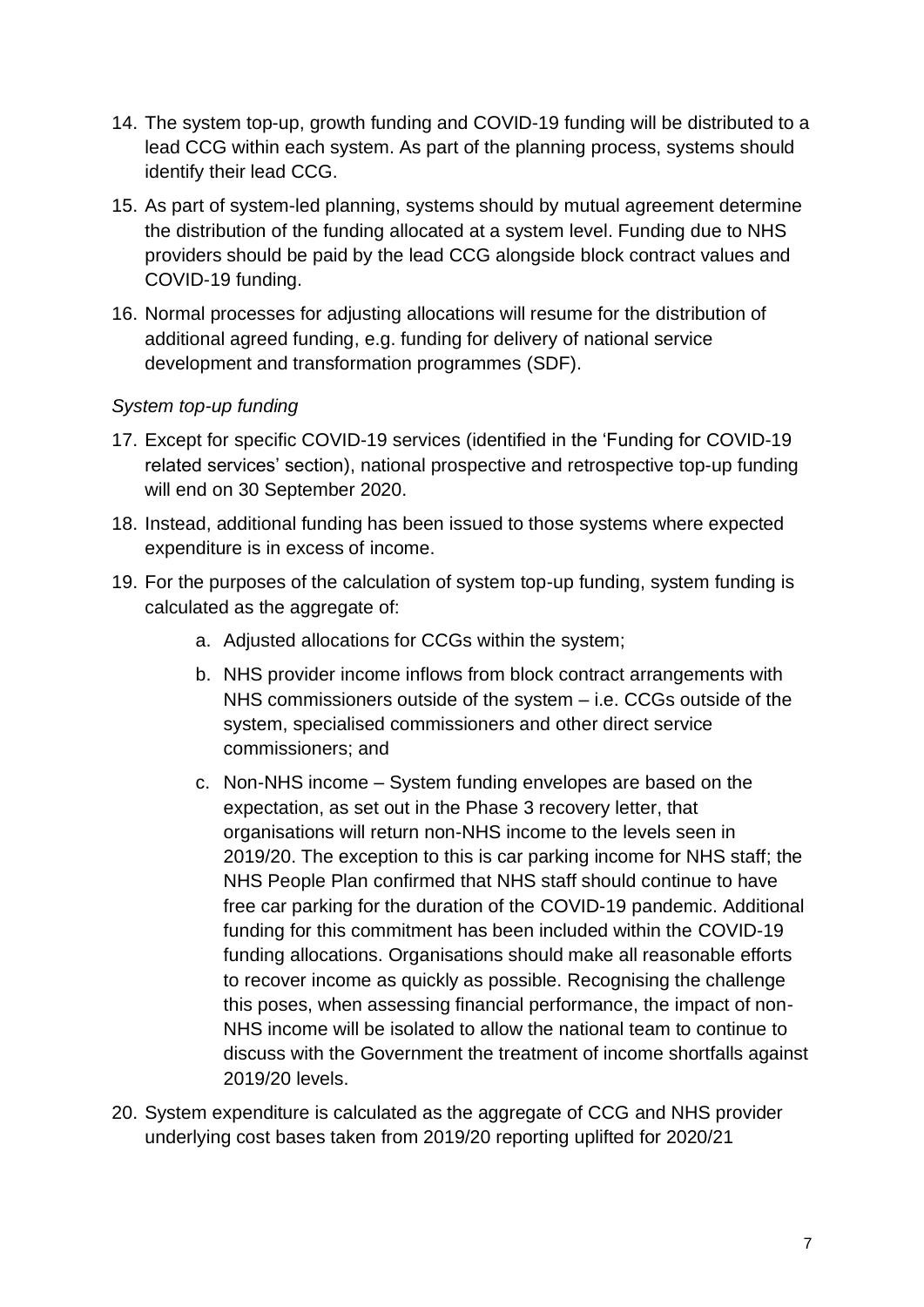inflationary pressures excluding intra-system commissioner and provider transactions.

- 21. The methodology for the calculation of NHS provider expected underlying expenditure is consistent with the M1-M6 method, with the following amendments:
	- a. Uplift for the full year effect of inflationary pressures;
	- b. Adjustments for material service changes and errors this includes significant changes in respect of commissioner to provider funding flows which were incorrectly left within underlying net expenditure positions despite the pausing of commissioner to provider invoicing outside of blocks;
	- c. Provider expenditure expectations have been updated for pay uplifts for consultants, specialty doctors and associate specialists announced on 21 July 2020. Our expectation is that the pay uplift will be implemented in September pay and backdated to April 2020 and therefore the backdated pay component will be claimed as part of the September retrospective top-up process; as such no provision has been made for backdated pay claims in setting the M7-M12 expenditure expectations;
	- d. Additional funding for providers for the estimated cost of the local clinical excellence award (LCEA) round for 2020/21;
	- e. Updated CNST expenditure values;
	- f. Updated depreciation and amortisation expenditure expectation based on M1-3 actuals;
	- g. Updated debt regime values to adjust for the value of the loan interest rate compared to a 3.5% rate of return;
	- h. Removal of expenditure for non-clinical services, equal to the value of direct invoices to/additional CCG allocations from NHSE/I central corporate departments in 2019/20. This adjustment enables billing for non-clinical services between NHS providers and NHSE/I or additional allocations from NHSEI to CCGs to resume from M7; and
	- i. Removal of expenditure related to those specialised high cost drugs (CDF and Hep C medicines) which are funded outside of the funding envelopes.
- 22. The methodology for the calculation of CCG expected underlying expenditure is set out in the 'CCG allocations' section of this guidance document.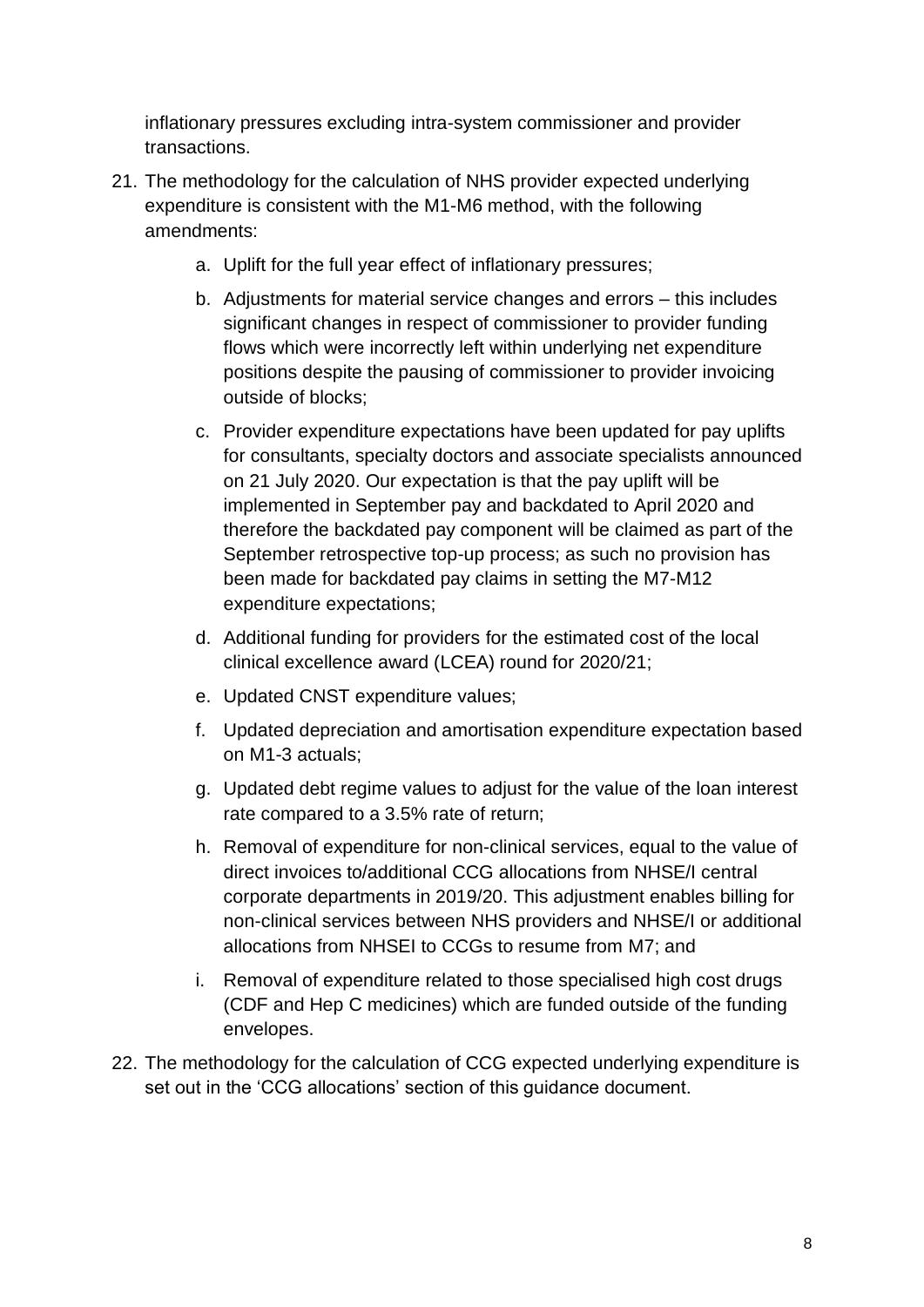### *Growth funding*

- 23. Additional funding has been distributed to systems to reflect underlying expenditure growth (e.g. staffing and service expansion) which may have occurred since the reference period which was used to set system funding envelopes.
- 24. This additional funding has been calculated with reference to the underlying allocation growth of the CCGs within each system as well as the total cost base of the system. Whilst funding is distributed to the lead CCG within each system, this funding is intended to cover total cost base pressures across the whole system.

# <span id="page-8-0"></span>System funding for COVID-19 related services

- 25. Systems will receive a fixed non-recurrent COVID-19 allocation to cover anticipated additional costs for the remainder of 2020/21 as relevant to their services. There will be no further general retrospective payments for costs incurred from 1 October 2020.
- 26. All future COVID-19 costs are funded through the fixed COVID-19 funding allocation except for the specific exclusions discussed below.
- 27. The exclusions discussed below include items which will be reimbursed on an actual cost basis. For these items, the monthly cost reporting process will continue. NHS providers will continue to be reimbursed in arrears by NHSE/I and CCGs by allocation adjustment following a process of validation of reported costs. No invoicing should be established for these items.
- 28. In exceptional circumstances, the principles outlined in relation to funding for COVID-19 may need to be overruled. These measures may be triggered at local, regional or national levels by the NHSE/I National Incident Response Board (NIRB) depending on the circumstance.
- 29. The non-recurrent COVID-19 fixed funding will be included within funding allocations and distributed to a nominated lead CCG within the system. As part of the planning exercise, systems should identify their nominated lead CCG and determine by mutual agreement the distribution of funding. Funding due to NHS providers should be paid by the lead CCG alongside the block contract values and top-up funding.
- 30. System funding allocations have been calculated based on national COVID-19 costs incurred during Q1 of 2020/21. Further adjustments have been applied to these figures to exclude one-off or time limited costs.
- 31. National funding has been distributed to systems on a fair share basis relevant to the sector, i.e. CCG target allocation for CCG costs and total provider expenditure for provider costs. An adjustment has been made to recognise that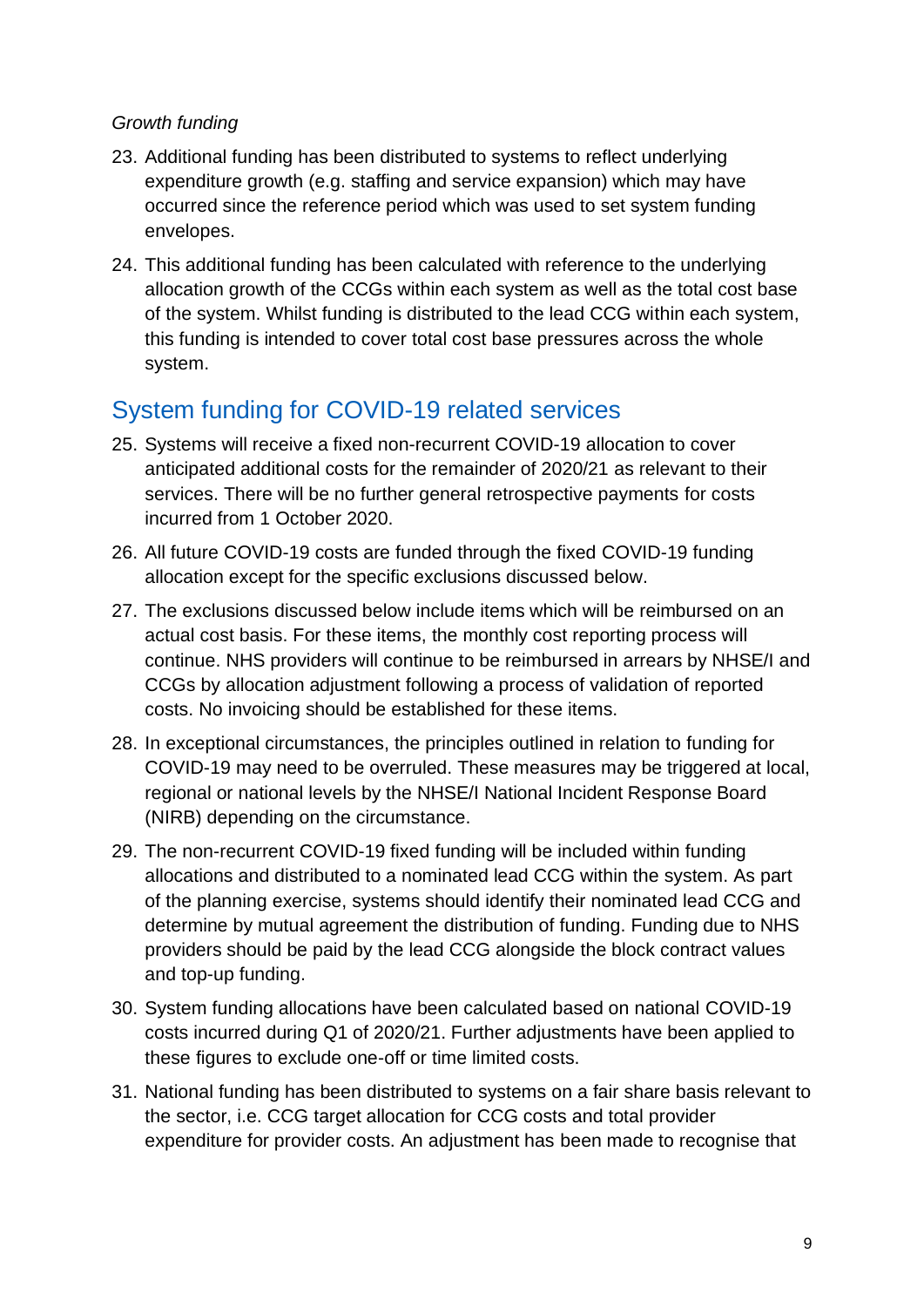ambulance providers have incurred a greater cost for COVID-19 related services than the average provider.

### *Personal protective equipment (PPE)*

- 32. PPE will continue to be procured nationally, funded and overseen by DHSC. NHS organisations should continue to utilise national reserves. DHSC's national reserves are being expanded to cover months of supply in preparation for the winter period, including building supply from UK manufacturing sites. DHSC do not expect additional local procurement or locally co-ordinated manufacture of equipment to be necessary to meet demand for PPE items and therefore no funding is available outside of system funding envelopes. Where systems have been or have proposals to support local manufacture of equipment, these should be raised with DHSC.
- *33.* Further details will be set out in separate guidance by DHSC.

### *Nightingale Hospitals*

- 34. Operating budgets for the Nightingale hospitals have been agreed with the host NHS providers for the remainder of the financial year. These cover costs while on standby, and in the event of any re-opening that may be needed, provided this re-opening is in line with the nationally agreed clinical model for the site.
- 35. These costs will continue to be reimbursed to host NHS providers on a passthrough basis as currently.
- 36. Where regions use Nightingale facilities for any other use, including diagnostic usage, this may be completely appropriate and will be funded locally.

### *NHS COVID-19 testing services*

- 37. As a consequence of the urgency of the initial response to COVID-19, NHS testing services were established rapidly and funded through redeployment of existing NHS provider resources and retrospective claims for additional funding.
- 38. Testing is now overseen by DHSC's NHS Test and Trace service, and the NHS will be funded for COVID-19 testing services by Government on a capped actuals basis. This means that, for a clear set of deliverables, there is a maximum budget, with funding up to that maximum for the actual costs NHS providers incur.
- 39. NHSE/I national and regional teams are working with pathology networks to confirm delivery plans for the NHS laboratories that will be commissioned to deliver as part of this service going forward.
- 40. Commissioned NHS providers will be reimbursed for the revenue costs they incur (excluding supplies which are funded centrally) within guide cost parameters, which are calculated at a current average of £24 per test for rt-PCR virus testing for eligible cohorts and £40 per test for social care antibody testing.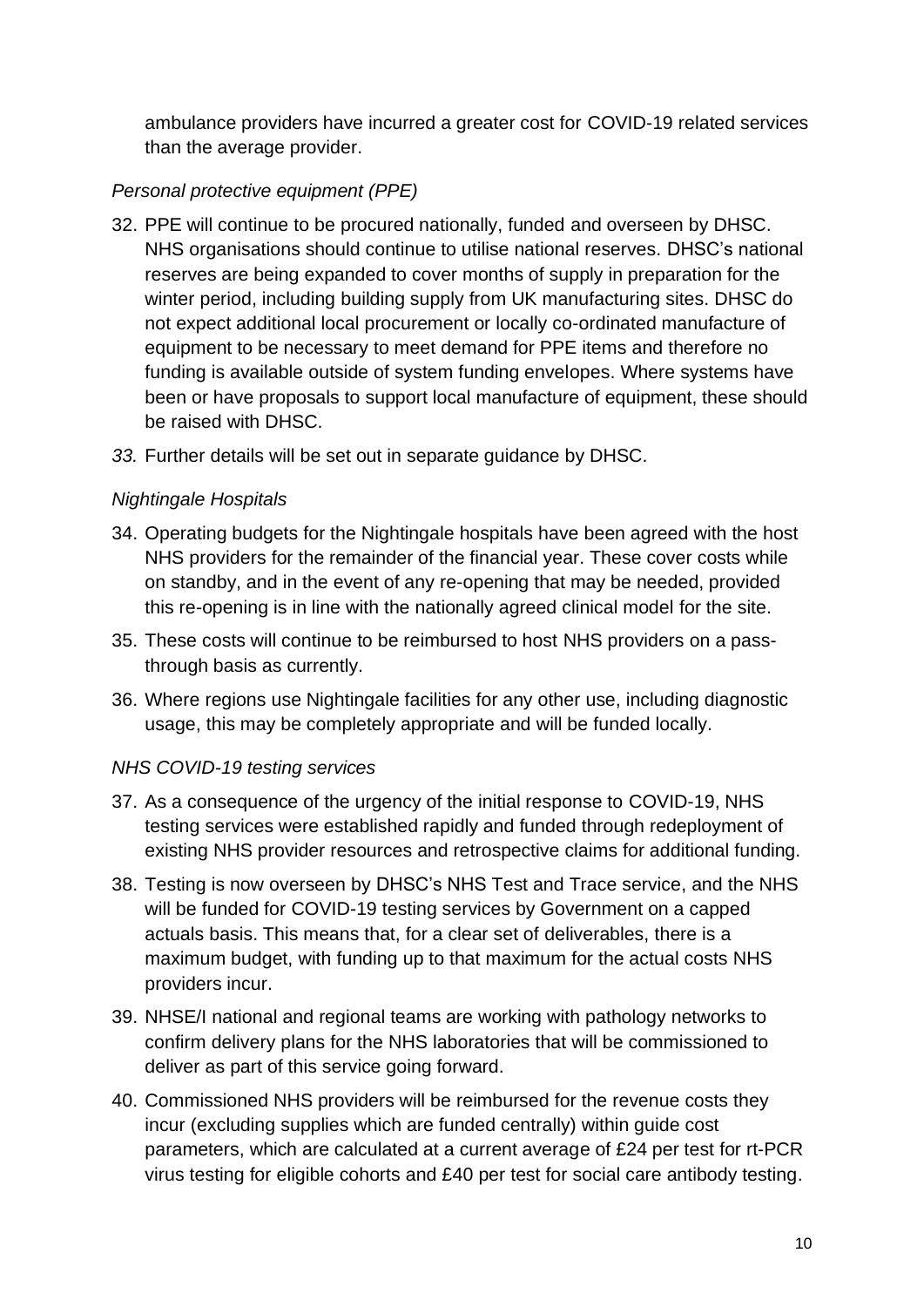Through additional capital investment in infrastructure, we expect that the average cost of testing will reduce. Commissioned providers will be required to demonstrate this reduction in order to access ongoing revenue funding for the delivery of this service.

- 41. NHS providers who have not been commissioned to deliver the service should not establish testing without formal approval and will not be able to access funding to reimburse costs incurred from establishing testing unapproved by the DHSC NHS Test and Trace service.
- 42. Further details will be set out in separate guidance.

### *Hospital discharge programmes*

- 43. The Government has put in place two schemes in which CCGs together with Local Authorities are commissioning discharge services for patients discharged since 19 March 2020:
	- Scheme 1 funds patients discharged from 19 March to 31 August inclusive. Those patients discharged under the first scheme remain funded by the first scheme until they have the appropriate postdischarge assessment (such as a CHC assessment).
	- Scheme 2 funds patients discharged from 1 September 2020. Those discharged under the second scheme will only be funded by the scheme for up to six weeks after their discharge.
- 44. CCGs will continue to draw down funding for Scheme 1 in the usual way using the non-ISFE returns for the programme. This scheme will also fund the costs of additional CHC assessment staff per the guidance issued on the resumption of CHC assessment processes:

[https://www.gov.uk/government/publications/reintroduction-of-nhs-continuing](https://www.gov.uk/government/publications/reintroduction-of-nhs-continuing-healthcare/reintroduction-of-nhs-continuing-healthcare-nhs-chc-guidance)[healthcare/reintroduction-of-nhs-continuing-healthcare-nhs-chc-guidance.](https://www.gov.uk/government/publications/reintroduction-of-nhs-continuing-healthcare/reintroduction-of-nhs-continuing-healthcare-nhs-chc-guidance)

- 45. CCGs will be required to drawdown funding separately for Scheme 2 and report this separately through a distinct non-ISFE return. We anticipate communicating a maximum annual budget for this scheme at CCG level.
- 46. Further guidance on the discharge scheme is available at: [https://assets.publishing.service.gov.uk/government/uploads/system/uploads/att](https://assets.publishing.service.gov.uk/government/uploads/system/uploads/attachment_data/file/912199/Hospital_Discharge_Policy_1.pdf) [achment\\_data/file/912199/Hospital\\_Discharge\\_Policy\\_1.pdf.](https://assets.publishing.service.gov.uk/government/uploads/system/uploads/attachment_data/file/912199/Hospital_Discharge_Policy_1.pdf)
- 47. Revised 'Who Pays?' guidance [\(https://www.england.nhs.uk/who-pays/\)](https://www.england.nhs.uk/who-pays/) has also been published to support the new arrangements for hospital discharge, and this makes clear how CCG responsibility for drawing down funding and making payments to providers under Schemes 1 and 2 is to be determined.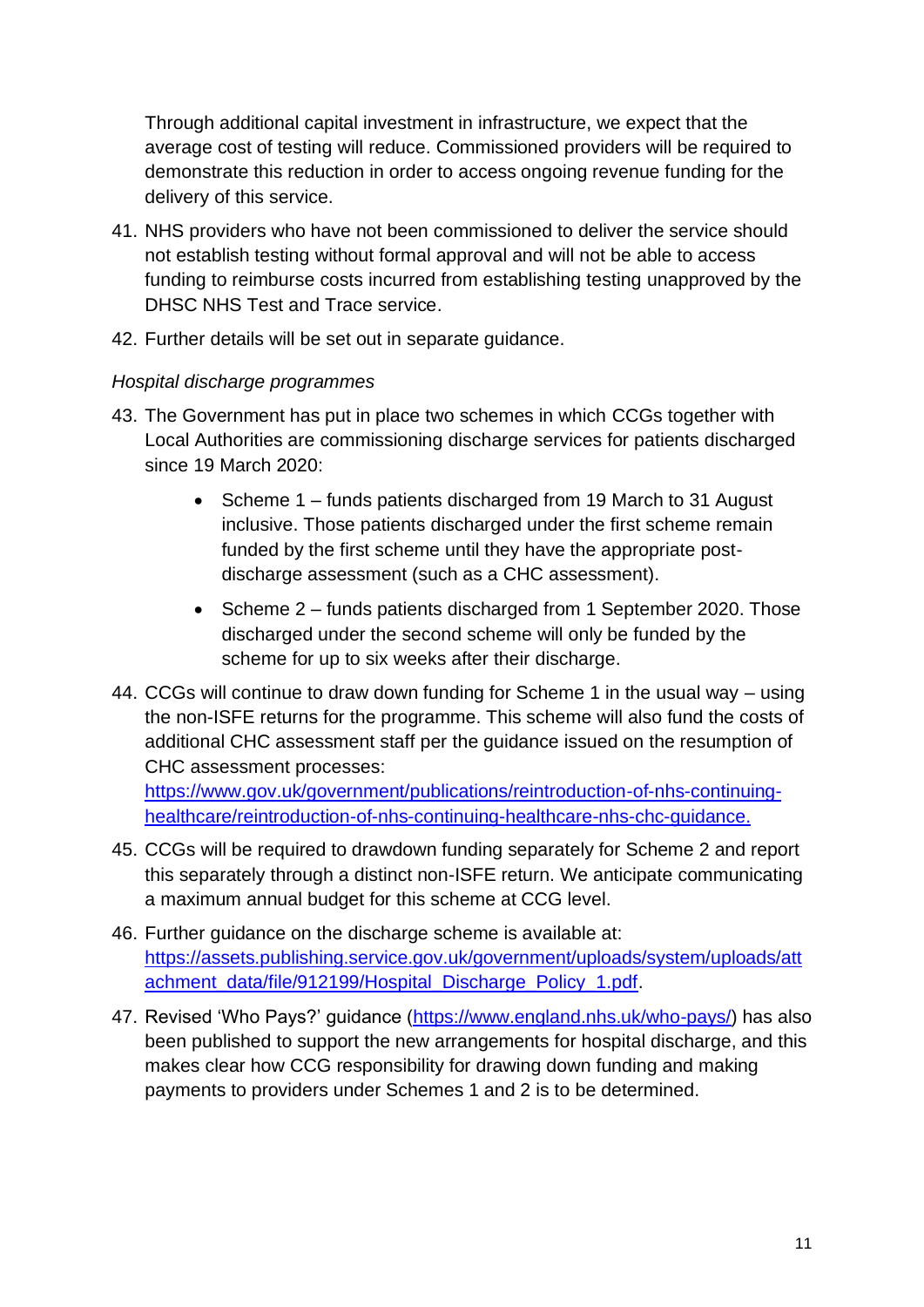#### *NHS 111 first programme*

48. Additional funding will be available for the NHS 111 first programme. Further details will be published once the terms of the scheme have been confirmed.

### <span id="page-11-0"></span>System performance and efficiency

49. Providers and CCGs must achieve financial balance within these envelopes. Whilst systems will be expected to breakeven, organisations within them will be permitted by mutual agreement across their system to deliver surplus and deficit positions. It is important that a focus on efficiency is maintained so that systems exit 2020/21 with an affordable run-rate position for 2021/22.

### <span id="page-11-1"></span>Elective incentive scheme

- 50. The resources provided through the system funding envelopes for the remainder of the year are fully sufficient to fund activity at the levels set out in the letter 'Third Phase of NHS Response to COVID-19' dated 31 July 2020<sup>4</sup>. To further support local systems in realising our shared ambitions for recovery a financial incentive scheme will be in place.
- 51. Further details will be set out in separate guidance.

### <span id="page-11-2"></span>Independent sector acute services

- 52. The nationally funded contract for independent sector (IS) acute services is intended to remain in place until October 2020. After this date, our intention is to move away from a national capacity contract arrangement to local commissioning for all acute IS services. A national call-off framework is being procured to support systems to contract for additional IS capacity and we expect it to be used for all activity funded by the system envelopes. Further details on the revised IS framework will be issued in due course.
- 53. Within system funding envelopes, systems are funded for:
	- IS services sub-contracted by NHS providers at historical levels; and
	- IS services contracted by CCGs at M1-M4 2020/21 average run-rate.
- 54. As part of the elective incentive scheme (EIS), systems will be funded at 100% of National Tariff prices for IS activity within the scope of the EIS in excess of the level funded in system envelopes.
- 55. Further detail on the activity reporting process and funding calculation is set out in separate guidance on the EIS.

<sup>4</sup> [https://www.england.nhs.uk/coronavirus/wp-content/uploads/sites/52/2020/07/Phase-3-letter-July-](https://www.england.nhs.uk/coronavirus/wp-content/uploads/sites/52/2020/07/Phase-3-letter-July-31-2020.pdf)[31-2020.pdf](https://www.england.nhs.uk/coronavirus/wp-content/uploads/sites/52/2020/07/Phase-3-letter-July-31-2020.pdf)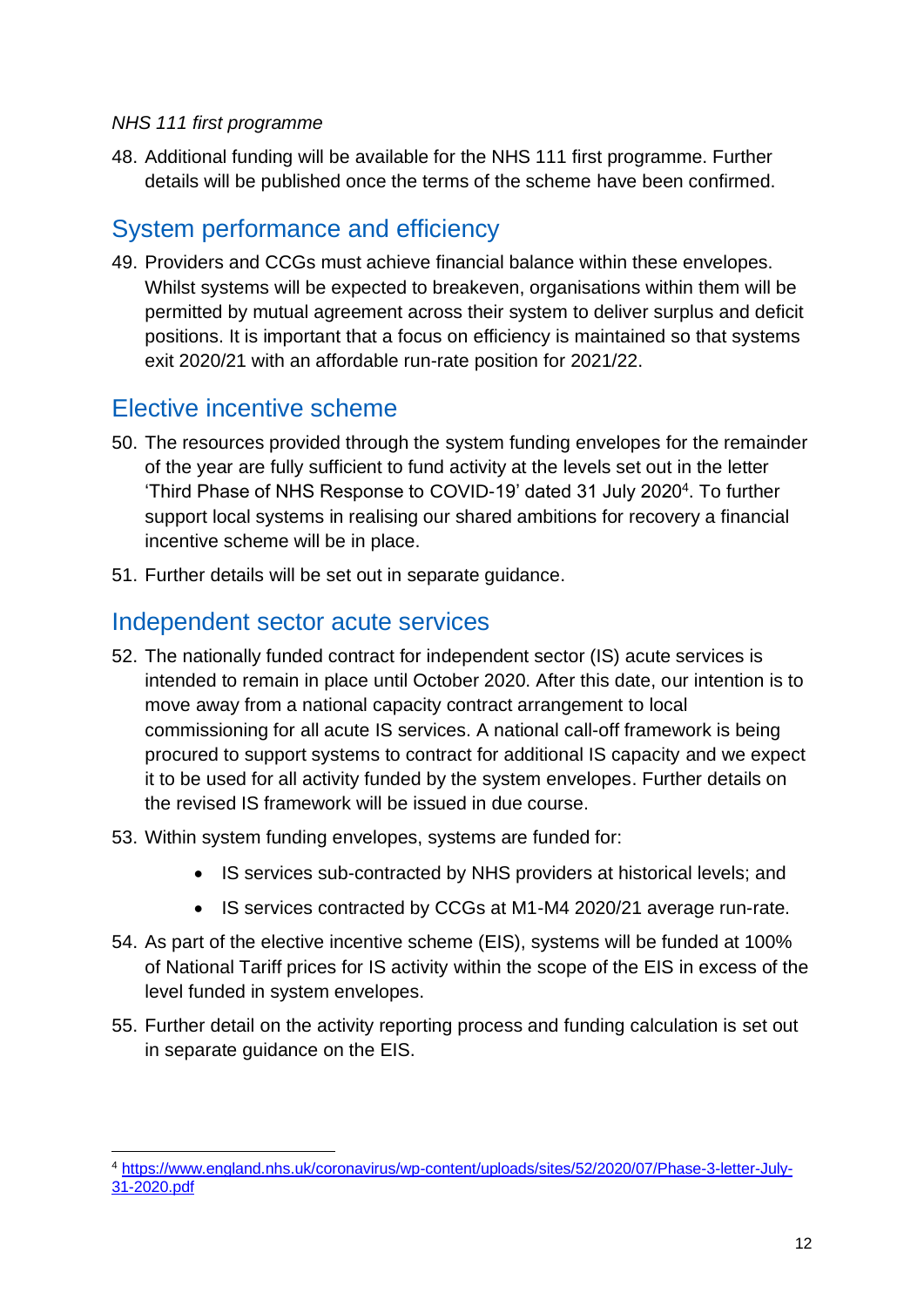# <span id="page-12-0"></span>Better Care Fund (BCF)

- 56. The requirement remains for CCGs to achieve the minimum contribution to the BCF and within that the requirement for the minimum contribution to social care to grow by an average of 5.3% in cash terms continues to apply.
- 57. NHS and Local Authority partners should continue to work together to develop and deliver their BCF operational plans for the remainder of the year.

### **Mental Health**

- 58. Each system, through their constituent CCGs, will receive funding to meet the mental health investment standard (MHIS) 'gap' as set out in the recent MH financial planning files. The MHIS templates capture actual spend for M1-6 and forecast for M7-12. Providers should work with their commissioners to agree the distribution of MHIS funding and incorporate into plans appropriately.
- 59. Systems will receive their full annual allocation of MH SDF; some of this will have been provided already through block contracts and allocations and/or the retrospective top-ups in M1-6, and the remainder will flow as additional SDF funding as described in the section on 'National funding for service development and transformation'.
- 60. In distributing the overall funding envelope (including additional COVID funding), systems should ensure that they recognise the additional costs incurred by Mental Health providers in responding to COVID (including but not limited to packages of care to avoid delays in discharge of MH patients to support bed flow, expediting delivery of all age 24-hour crisis support including phone lines, implementing new models of A&E provision for MH patients and MH support to both staff and patients impacted by COVID) and reflect the priority given to MH in the Phase 3 letter.
- 61. Further guidance on MH service planning and MHIS requirements are published at: [https://future.nhs.uk/MHLTPat.](https://future.nhs.uk/MHLTPat)

### <span id="page-12-1"></span>National funding for service development and transformation

- 62. System funding envelopes have been adjusted to remove expenditure equal to non-recurrent SDF funding received in 2019/20 where we would reasonably expect the associated costs to have been removed or for which a revised distribution to CCGs is proposed by national programmes. This adjustment applies to M7-12 only, no retrospective adjustments have been made for M1-6.
- 63. Where funding attached to the adjustment outlined above is included within provider block contract values, commissioners may process adjustments to provider block contract values by reference to the process outlined in Annex 1.
- 64. System-level SDF allocations have been communicated for specific Mental Health, Primary Care and Greener NHS.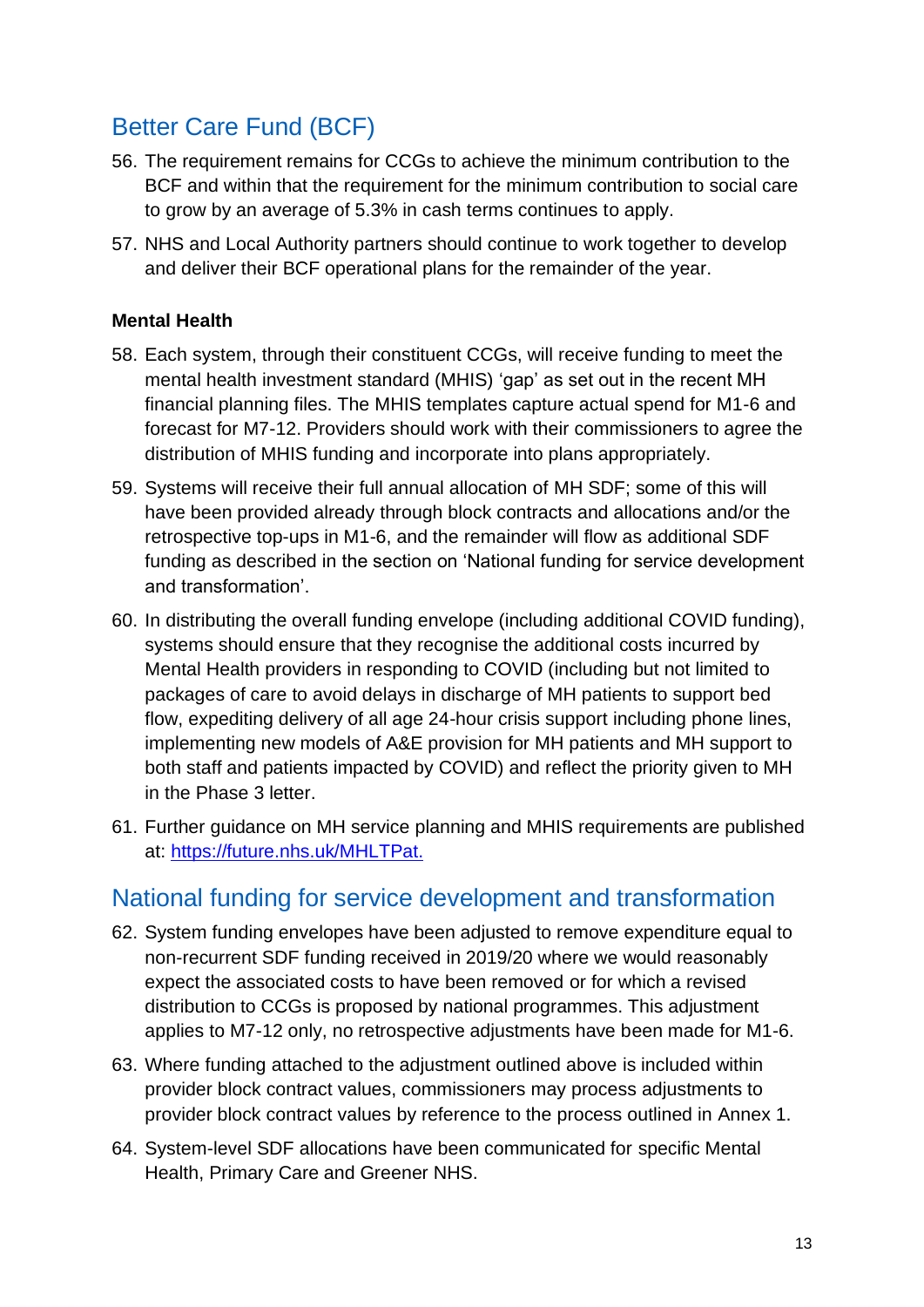- 65. Separate schedules will be issued setting out the following:
	- a. Adjustments to remove non-recurrent SDF funding from system envelopes (per the above);
	- b. SDF allocations which are recurrently embedded within system-level allocations and continue to be so for M7-M12; and
	- c. Additional SDF allocations for M7-M12 for agreed investments.
- 66. Further funding and confirmation across SDF programmes with associated guidance will be issued shortly.
- 67. Organisations should include costs related to SDF-funded programmes in plans only where funding for programmes have been confirmed.

### <span id="page-13-0"></span>Primary medical care

- 68. No additional COVID-19 specific funding for primary medical (General Practice) has been allocated by Government beyond September 2020. Details of what is funded and how to claim appropriate funding up to this point can be found at: [https://www.england.nhs.uk/coronavirus/publication/preparedness-letters-for](https://www.england.nhs.uk/coronavirus/publication/preparedness-letters-for-general-practice/)[general-practice/.](https://www.england.nhs.uk/coronavirus/publication/preparedness-letters-for-general-practice/)
- 69. SDF funding for primary medical care has been communicated to regional teams. CCGs should work with regions or programmes directly to understand how and how much funding will be transacted for the remainder of 2020/21.

# <span id="page-13-1"></span>Continuing healthcare

- 70. There is no additional allocation for business as usual continuing healthcare (CHC) costs, but there is specific funding for additional capacity for CHC assessment staff where these are in addition to normal staffing levels. This is funded from the hospital discharge scheme that started on 19 March 2020. Refer to the Hospital discharge programme section of this document for further information.
- 71. Further guidance on CHC services has been issued at: [https://www.gov.uk/government/publications/reintroduction-of-nhs-continuing](https://www.gov.uk/government/publications/reintroduction-of-nhs-continuing-healthcare/reintroduction-of-nhs-continuing-healthcare-nhs-chc-guidance)[healthcare/reintroduction-of-nhs-continuing-healthcare-nhs-chc-guidance.](https://www.gov.uk/government/publications/reintroduction-of-nhs-continuing-healthcare/reintroduction-of-nhs-continuing-healthcare-nhs-chc-guidance)

# <span id="page-13-2"></span>Running costs

- 72. As outlined in section 'Calculation of system funding envelopes', the running cost expenditure expectation for M7-M12 has been updated. The running cost allocation (RCA) will continue to be non-recurrently adjusted based on this expenditure expectation.
- 73. The ultimate spending limit on running costs is the 2020/21 published RCA. CCGs may re-prioritise spend within their envelopes where their adjusted RCA is below their published RCA. No additional funding will be provided for this – this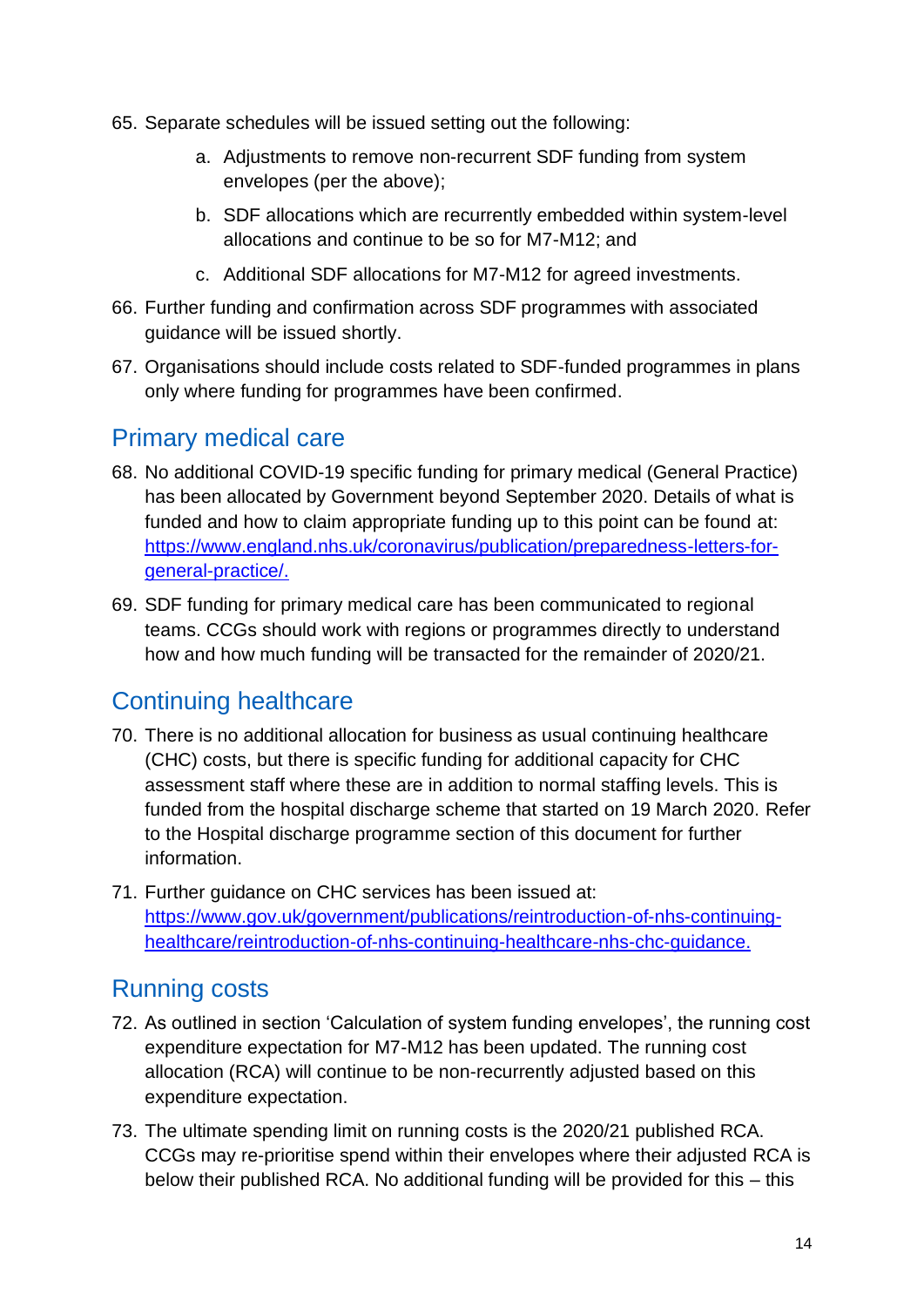is on the basis that adjusted allocations (across all CCG allocations) are based on 2019/20 spend and this approach funds spend where it was incurred, i.e. where CCGs re-prioritised their RCA in 2019/20 to other service areas (either core or delegated primary care) this will be funded through adjustments to other CCG allocations. In these instances, setting RCA equal to the published allocations would duplicate funding captured within other CCG allocations.

74. Where CCGs opt to re-prioritise spend within their system envelopes to restate the adjusted RCA to published levels, this should be notified to the national team.

# <span id="page-14-0"></span>Income from Health Education England

75. Health Education England (HEE) have confirmed to NHS providers the funding arrangements for training activity for the remainder of 2020/21<sup>5</sup>. Following a period of block payments from HEE to NHS providers for April to July 2020 inclusive, HEE has restarted payment by activity: (i) from August 2020 for postgraduate medical and dental trainees, and (ii) from September 2020 for other training activity. NHS providers should plan to facilitate training activity as soon as is it is safe and practicable to do so, noting the changes to the funding arrangements, and given the importance of developing the future NHS workforce.

### <span id="page-14-1"></span>Income from Local Authorities

- 76. Local Authorities have been funded for the cost of commissioning services from NHS providers, including AfC pay uplifts. NHS providers should agree contracts with LAs based on appropriate funding of services.
- 77. Arrangements put in place for the funding of core services should not overrule separate arrangements in place for the hospital discharge programme and BCF.

# <span id="page-14-2"></span>Research and development

- 78. NIHR commissioned research programmes should be funded through the normal reimbursement processes directly between NIHR and NHS providers.
- 79. Until 30 September 2020, NHS providers should charge the cost of the NIHR SIREN research programme to NHSE/I through the COVID-19 cost claims process against the COVID-19 testing cost category. Further guidance will be issued shortly on the reimbursement mechanism for the SIREN programme from 1 October 2020.

<sup>5</sup> [https://www.hee.nhs.uk/our-work/education-funding-reform/funding-through-Covid-19-response](https://www.hee.nhs.uk/our-work/education-funding-reform/funding-through-covid-19-response)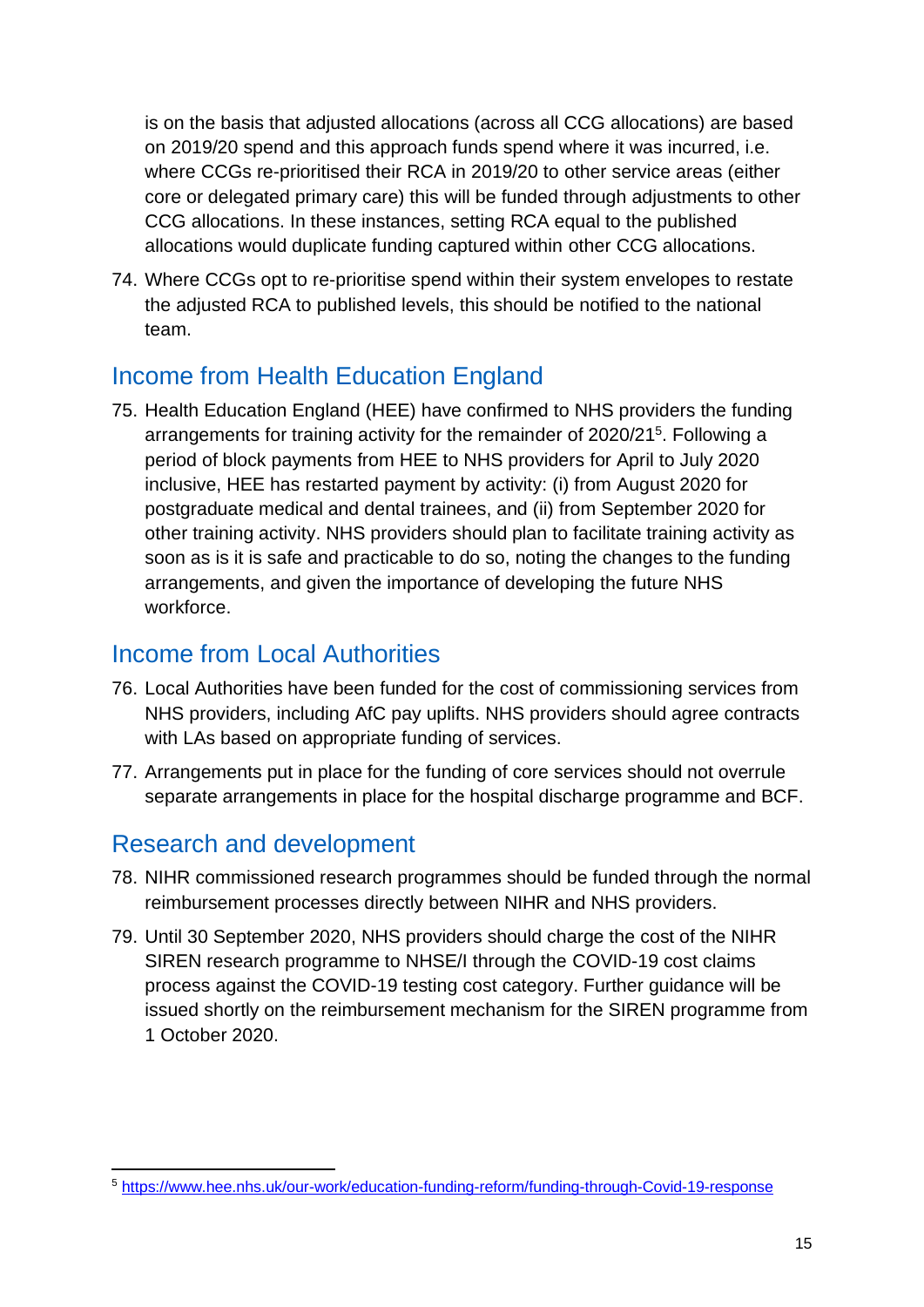### **Specialised commissioning**

80. Specialised commissioners will receive a fixed allocation for the remainder of the year. This allocation will include funding for non-NHS COVID-19 related services where relevant.

### *Specialised high cost drugs and devices*

- 81. Reimbursement for high cost drugs under the Cancer Drugs Fund (CDF) and relating to treatments under the Hepatitis C programme will revert to a passthrough cost and volume basis, with adjustments made to NHS provider block contract values to reflect this.
- 82. For the majority of other specialised high cost drugs and devices, in-year provider spend will be tracked against a notional level of spend included in the block funding arrangements with adjustments made in-year to ensure that providers are reimbursed for actual expenditure on high cost drugs and devices. This will leave a smaller list of high cost drugs which will continue to be funded as part of the block arrangements.
- 83. Reimbursement for high cost drugs and devices will depend on accurate data reported through the National Commissioning Data Repository (NCDR) system. It therefore remains imperative that providers continue to report required data relating to spend and usage, including submission of Drug and Device Patient Level Contract Monitoring, Blueteq forms and the High Cost Tariff Excluded Devices Financial Reconciliation Process.
- 84. Refer to Annex 2 for further detail.

### *Provider collaboratives for specialised mental health, learning disability and autism services*

- 85. Fast track provider collaboratives (PCs) for specialised mental health, learning disability and autism services are planned to go-live during 2020/21. Under these arrangements, identified lead providers will take clinical pathway and financial responsibility for the delivery of in-scope services for specific populations.
- 86. The issued system funding envelopes and block contract values have not been amended for changes due to the implementation of PCs pending final approval of go-live timing.
- 87. At the point that go-live is agreed, the lead provider for each PC will receive a budget to commission these services for their population. Providers who previously held contracts with specialised commissioning for services within the scope of the PCs will have a reduction in their contract value with specialised commissioning and this value will be transferred to the lead provider of the PC.
- 88. The lead providers will then sub-contract with other providers to deliver the full scope of services. For 2020/21, the starting expectation is that lead providers will sub-contract with NHS providers at the same contract value as the reduction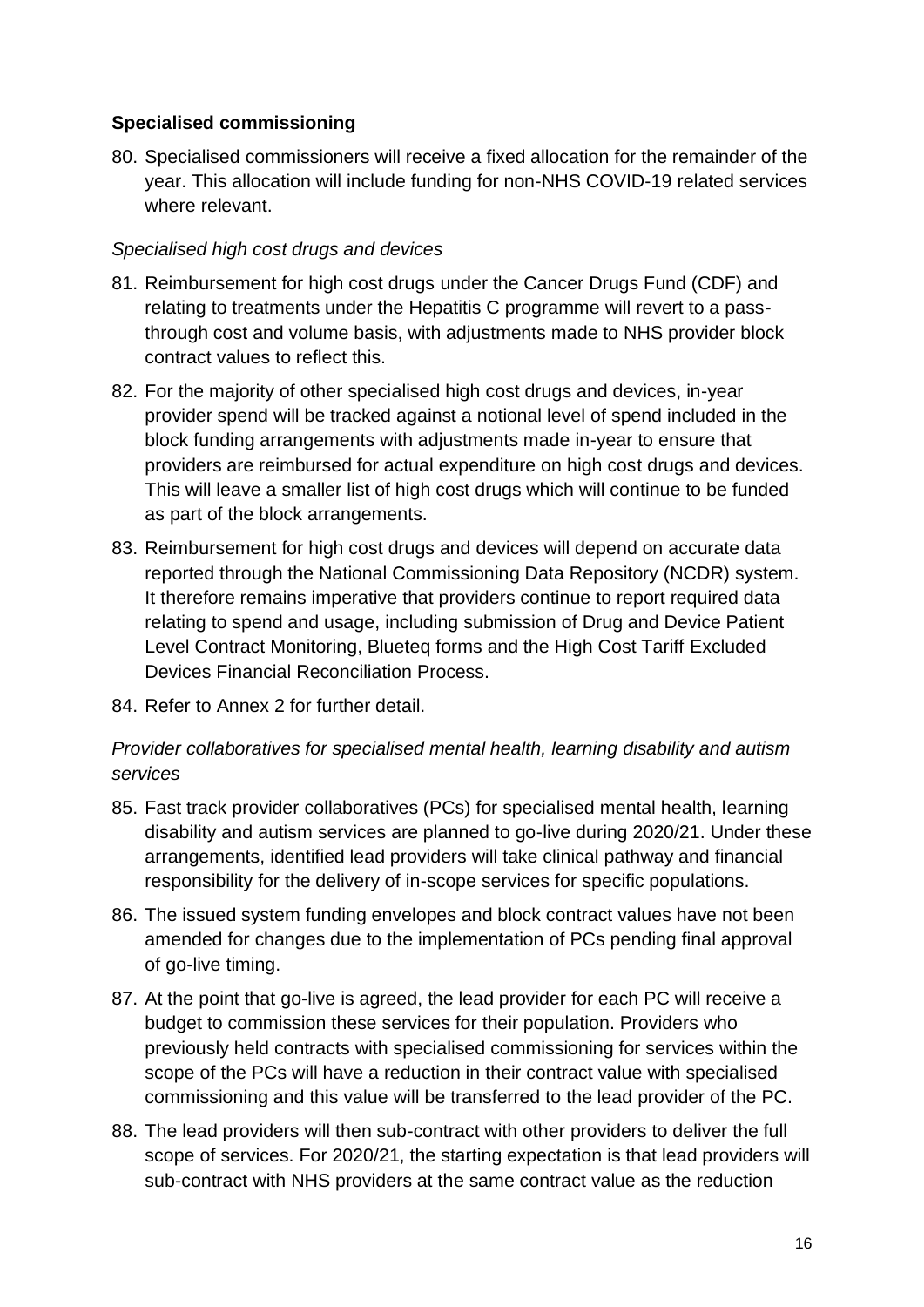from their block contracts in order to maintain system financial stability, although the contract terms may differ as appropriate. Changes to contract values in 2020/21 due to service changes are expected to be agreed locally and notified to regional teams. In any instance where this would materially affect an individual systems' ability to deliver their system position, this will need to be agreed with the relevant regional NHSE/I team before being actioned.

89. Although in general NHS commissioners and NHS providers are not required to sign written contracts, it is likely that some formal contractual documentation will be necessary to support these new arrangements. This may mean that some providers, both NHS providers and non-NHS organisations, are asked to agree new or revised written contracts or sub-contracts for in-scope services. NHSE/I specialised commissioning teams will discuss and agree appropriate arrangements with the providers affected.

#### *Complex knee revision surgery*

- 90. In line with the consultation notice (para 296) in the 2020/21 National Tariff Payment System documentation, we will be proceeding with the plan to test a new payment approach for knee revision surgery in 2020/21.
- 91. £12.9m (FYE) has been transferred from the total amount allocated by the tariff to orthopaedic services to Specialised Commissioning. This has been transacted as a reduction in the expected expenditure positions of systems and therefore a reduced system top-up value for M7-M12. Commissioners should work with their providers to flow this change to block contract values as appropriate.
- 92. Regional networks of specialist providers will be established and will lead local systems in the delivery of best practice in line with clinical standards for revision knee replacement surgery that will be published by the British Orthopaedic Association (BOA) and the British Association for Surgery of the Knee (BASK).
- 93. The role of the networks will be to ensure that revision knee surgery is undertaken in an appropriate specialist centre and that all revision cases are discussed by a multidisciplinary team (MDT).
- 94. Funding has been transferred to specialised commissioning who will then fund designated lead providers of knee revision surgery a top up payment to reimburse the cost of setting up and running the regional MDTs and to recognise the most complex activity will be undertaken at the lead centres. The top up will be paid in addition to the funding included within the opening M7-12 block contracts with CCGs for core activity.
- *95.* Further details will be issued in separate guidance.

#### *Genomic testing services*

96. In line with the consultation notice (para 144) in the 2020/21 National Tariff Payment System documentation and the ambitions set out in the NHS Long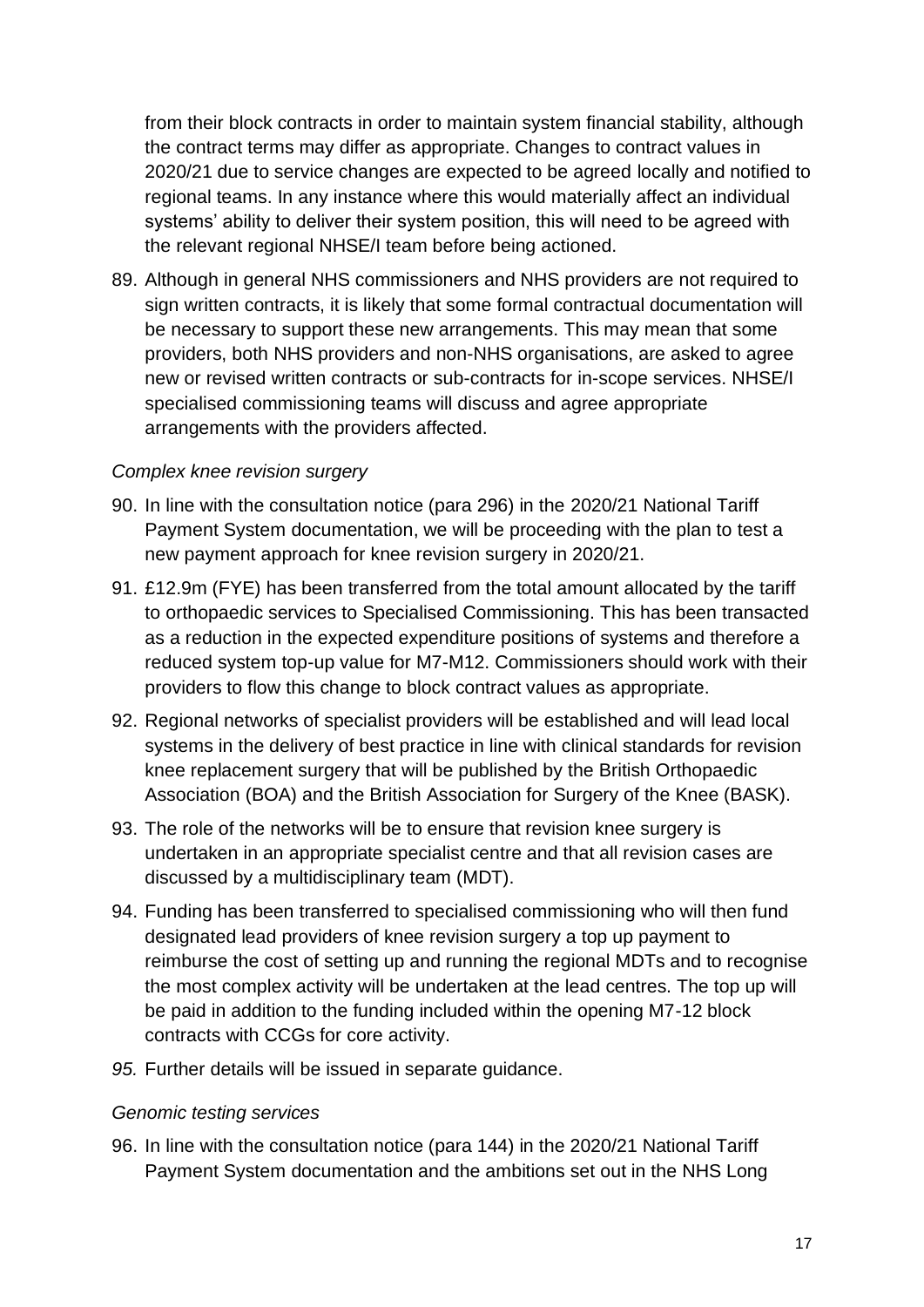Term Plan (LTP), we will be proceeding with the plan that all cancer genetic tests are reimbursed outside of national tariff prices.

- 97. £77.8m (FYE) has been removed from all admitted patient care and outpatient prices and transferred to specialised commissioning. This has been transacted as a reduction in the expected expenditure positions of systems and therefore a reduced system top-up value for M7-M12. Commissioners should work with their providers to flow this change to block contract values as appropriate.
- 98. A 'hub and spoke' network of genomic laboratories has been established. Seven Genomic Laboratory Hubs (GLHs) led by a lead provider are responsible for the delivery of genomic testing services for their designated providers. Referring providers should work with their local GLH to establish appropriate testing pathways.
- 99. Block contract values for the GLH lead providers will be increased to reflect the change in delivery model for these services.
- 100. Prior to 2020/21, a number of cancer molecular diagnostic tests (NRAS/KRAS testing, BRAF Testing, KIT testing, ALK Testing (1), ALK Testing (2), Oncotype DX, PD-L1, Prosigna and EnoPredict) were already reimbursed outside of national tariff prices. These tests will continue to be commissioned per current arrangements and are funded through system funding envelopes. A review of funding arrangements is proposed for 2021/22.

### *Other specialised commissioning adjustments*

- 101. Provider block contracts with specialised commissioning for M7-12 will also be updated to reflect:
	- a. Impact of agreed service changes relating to gender identity, spinal services, gender clinic procurement, as well as a tranche of Hep C elimination initiatives;
	- b. Increases to reflect planned expansion in Operational Delivery Networks (ODNs) in 2020/21; and
	- c. Planned increases relating to CAMHS, gender surgery and haemoglobinopathy, in addition to other locally specific adjustments.

# <span id="page-17-0"></span>Other direct commissioning

102. Regional commissioners will receive a fixed allocation for the remainder of the year. This allocation will include funding for non-NHS COVID-19 related services where relevant.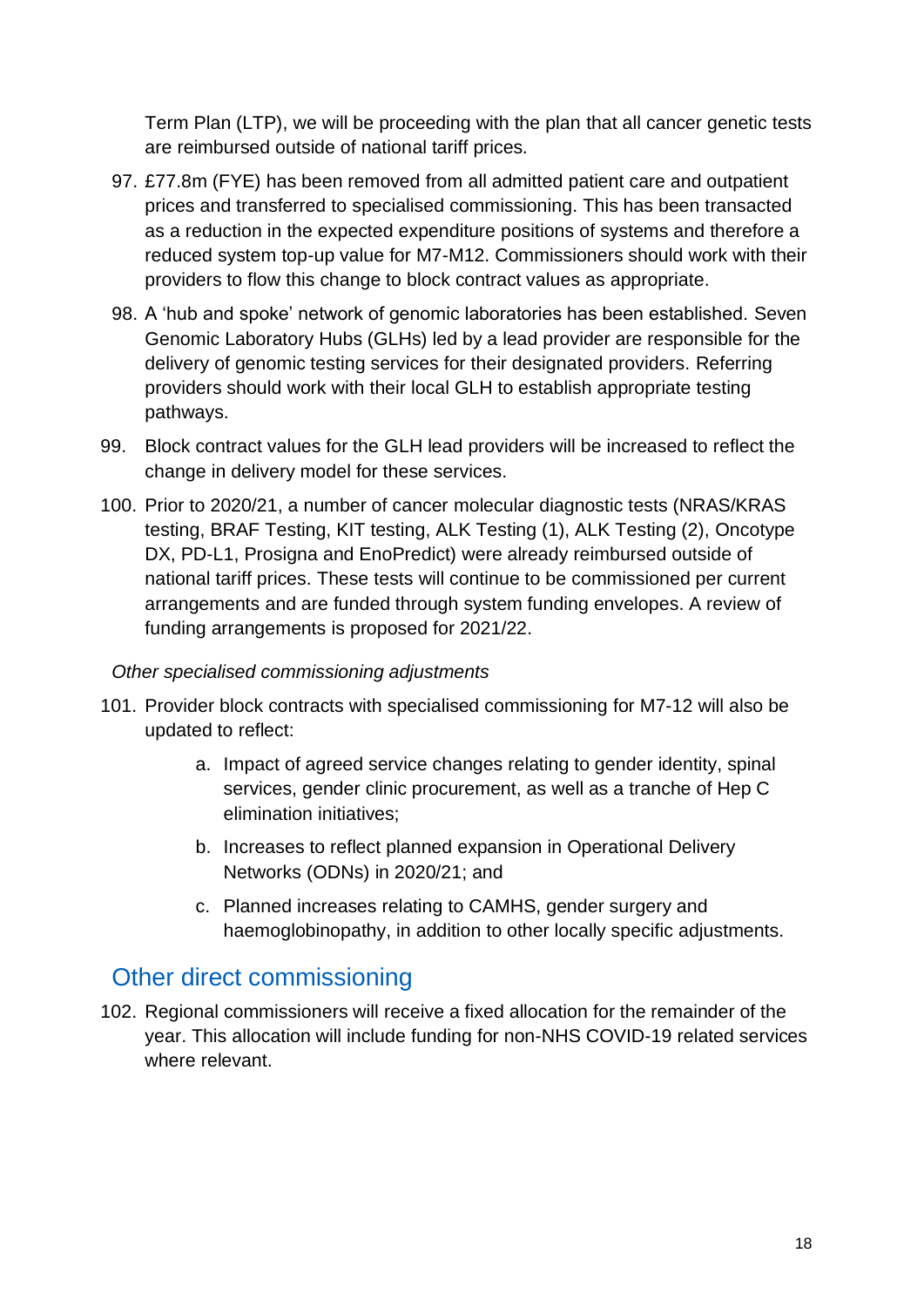### *Pharmacy, dental and ophthalmology*

- 103. Regions should continue to claim for additional COVID-19 related costs that are explicitly funded in line with NHSE/I communications. Details of payment arrangements can be found in the update letters to each area of primary care:
	- **Pharmacy:**  [https://www.england.nhs.uk/coronavirus/publication/preparedness](https://www.england.nhs.uk/coronavirus/publication/preparedness-letters-for-community-pharmacy/)[letters-for-community-pharmacy/.](https://www.england.nhs.uk/coronavirus/publication/preparedness-letters-for-community-pharmacy/)
	- **Dentistry:** [https://www.england.nhs.uk/coronavirus/publication/preparedness](https://www.england.nhs.uk/coronavirus/publication/preparedness-letters-for-dental-care/)[letters-for-dental-care/.](https://www.england.nhs.uk/coronavirus/publication/preparedness-letters-for-dental-care/)
	- **Ophthalmology:**  [https://www.england.nhs.uk/coronavirus/publication/updates-and](https://www.england.nhs.uk/coronavirus/publication/updates-and-guidance-for-optical-settings/)[guidance-for-optical-settings/.](https://www.england.nhs.uk/coronavirus/publication/updates-and-guidance-for-optical-settings/)
- 104. Regions should also estimate the reduction in patient income in relation to dentistry and include this as a cost on their COVID-19 finance returns.

*Public health flu and COVID-19 vaccination programmes*

105. Additional funding will be available for flu and future COVID-19 vaccination programmes. Further details will be published once the terms of the scheme have been confirmed.

# <span id="page-18-0"></span>**Capital**

- 106. Capital charges should be included in plans as appropriate for expected costs on approved capital, noting that PDC is not payable on COVID-19 capital.
- 107. Approved capital comprises where an MOU has been issued or approval has been notified pending receipt of an MOU.

# <span id="page-18-1"></span>Cash payments and regime

- 108. The method of payment for block contracts, system top-up, growth funding and COVID-19 allocations will remain through Invoice Payment File (IPF) and Payment Requests. Commissioner to provider invoicing may return only for a limited number of NHSE/I non-healthcare items.
- 109. Commissioners should continue to pay NHS provider block and fixed top-up payments on 15th of the preceding month until further notice. We are reviewing the timing of the clawback of the advance payment and resumption of normal payment terms and further guidance will be issued on this in due course.
- 110. Due to the timing of the system planning exercise, on 15 September commissioners should pay NHS providers a block payment for M7 equal to the M6 block. NHSE/I will continue to pay NHS providers the projected top-up for M7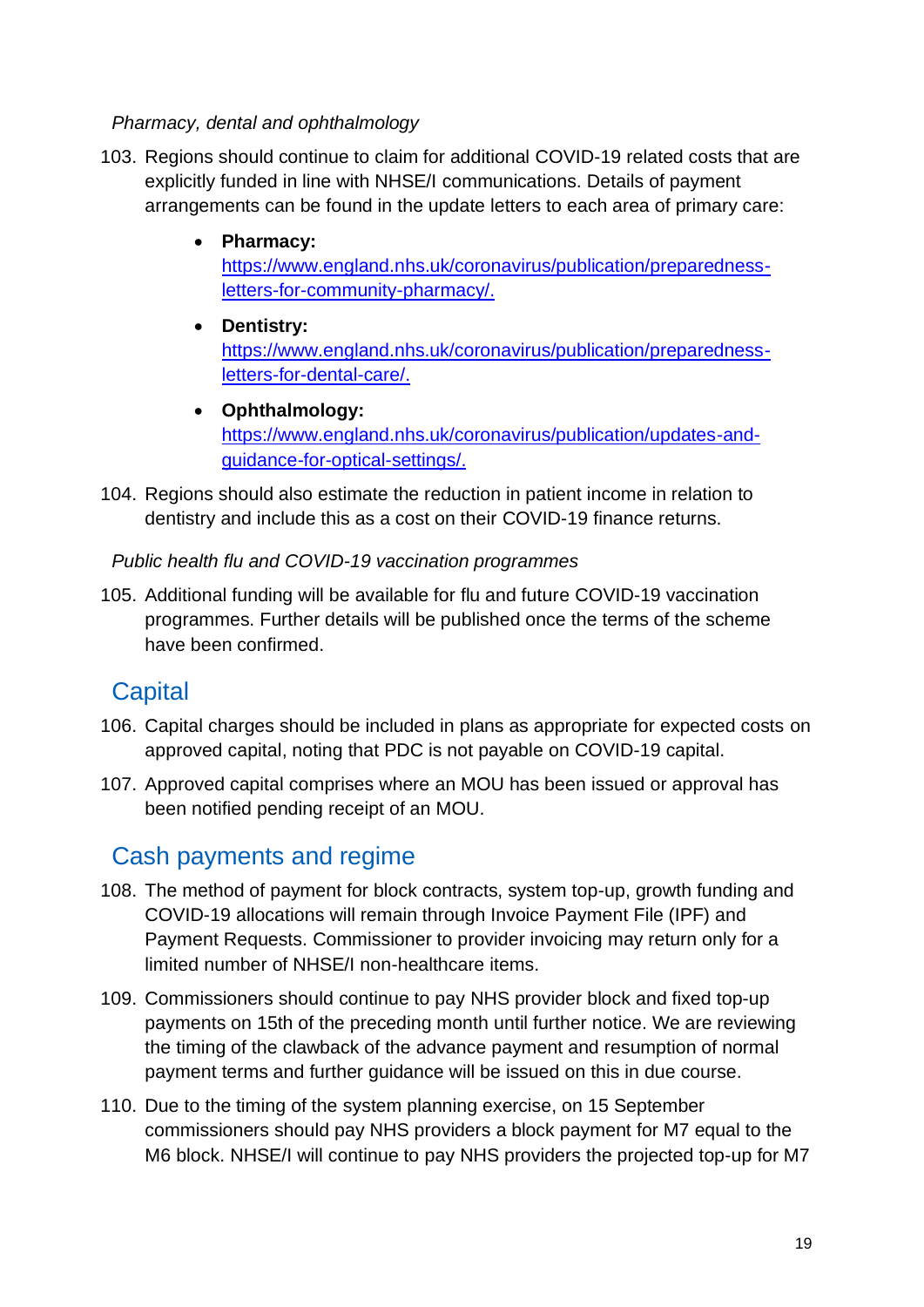on 15 September, but this payment will be recharged to the lead CCG within each system responsible for distribution of system top-up.

- 111. The M7 block and recharged projected top-up value should be trued-up to agree to the output of system planning as part of the 15 October payment, as well as issuing the November advance payment.
- 112. For COVID-19 programmes funded on an actual cost basis outside of system funding envelopes, NHS providers will continue to be reimbursed in arrears by NHSE/I and CCGs will be reimbursed by allocation adjustments, following a process of validation of reported costs.
- 113. Amendments to NHS provider funding for specialised high cost drugs and devices will be reimbursed in arrears through amendments to the specialised block payment values.
- 114. Further detailed payment guidance outlining the governance arrangements for payment requests and invoice payment files (IPF) will be issued shortly.

| <b>Payment date and</b><br>source                          | M <sub>6</sub>              | M7                                                | M8                             |
|------------------------------------------------------------|-----------------------------|---------------------------------------------------|--------------------------------|
| <b>Block</b>                                               | 15 August<br>(Commissioner) | 15 September*<br>(Commissioner)                   | 15 October**<br>(Commissioner) |
| Projected top-up (M1-<br>M6) / System top-up<br>$(M7-M12)$ | 15 August<br>(NHSE/I)       | 15 September*<br>(NHSE/I<br>recharged to<br>CCGs) | 15 October**<br>(CCG)          |
| System COVID-19 top-<br>up (M7-M12)                        | n/a                         | 15 October<br>(CCG)                               | 15 October<br>(CCG)            |
| Funding for COVID-19<br>pass-through funded<br>programmes  | n/a                         | 15 November<br>(NHSE/I)                           |                                |
| Retrospective top-up                                       | 15 November<br>(NHSE/I)     | n/a                                               | n/a                            |

**Table 1. Payment timeline**

*\*Based on M6 block and projected top-up values*

*\*\* Including true-up of 15 September transitional payments once system planning has concluded*

115. If NHS providers do require supplementary cash support for revenue requirements, they should follow the normal procedure to access such support and work with their systems to minimise future requirements.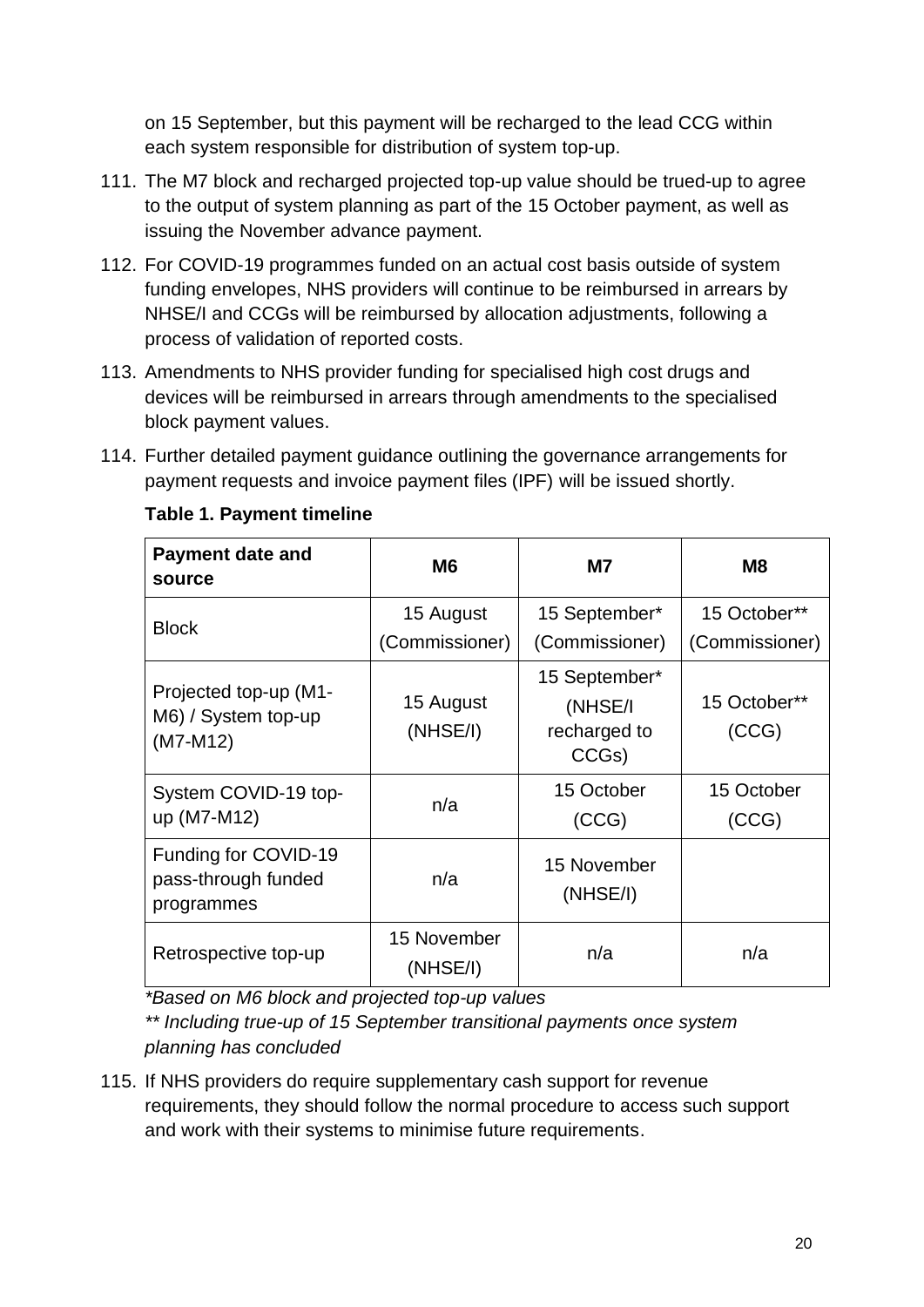- 116. Additional cash requirements above those paid through the block contract arrangements would be subject to a 3.5% dividend. DHSC guidance provides further technical detail on the cash regime<sup>6</sup>.
- 117. Cash balances will continue to be monitored throughout the period to ensure that organisations are not generating excess cash balance due to the financial framework. Where this is the case, NHSE/I reserve the right to review and amend funding.
- 118. It remains important that providers and commissioners pay promptly during this time, so that cash flow for NHS and non-NHS suppliers of goods and services (including, for example, NHS Supply Chain) does not become a barrier to service provision. In line with Cabinet Office guidance (PPN 02/20) NHS organisations should aim to do the following:
	- a. payment of all invoices within 7 days of receipt of goods and service;
	- b. process part payments on the undisputed elements of all invoices currently on hold; and
	- c. ensure that all invoice queries are resolved within a further 7 days.

### <span id="page-20-0"></span>Contracts with NHS providers – signature, documentation and implied terms

- 119. NHS commissioners and NHS Trusts/NHS Foundation Trusts ('NHS providers') are not required to, and should not, sign contracts between them for 2020/21. The nationally mandated terms of the NHS Standard Contract for 2020/21<sup>7</sup> will apply for these relationships from 1 April 2020 to 31 March 2021. Commissioners and NHS providers must not vary from the national terms. For services directly commissioned by NHS England, the 2020/21 published reporting requirements<sup>8</sup> will form part of the nationally mandated terms.
- 120. Any existing contracts with NHS providers already signed must be set aside for the period through to 31 March 2021, and payment must instead be made in accordance with the payment arrangements described above, rather than as set out in the existing contract.
- 121. Although the nationally mandated terms of the Contract, set out primarily in the General and Service Conditions, will always apply, the absence of a written contract may create uncertainty about those elements of the Contract which are normally agreed locally and recorded in the Particulars. In this regard, it will be essential that a pragmatic and cooperative approach is taken locally.

<sup>6</sup> [https://www.gov.uk/government/publications/guidance-on-financing-available-to-nhs-trusts-and](https://www.gov.uk/government/publications/guidance-on-financing-available-to-nhs-trusts-and-foundation-trusts#history)[foundation-trusts#history](https://www.gov.uk/government/publications/guidance-on-financing-available-to-nhs-trusts-and-foundation-trusts#history)

<sup>7</sup> <https://www.england.nhs.uk/nhs-standard-contract/20-21/>

<sup>8</sup> <https://www.england.nhs.uk/nhs-standard-contract/dc-reporting/>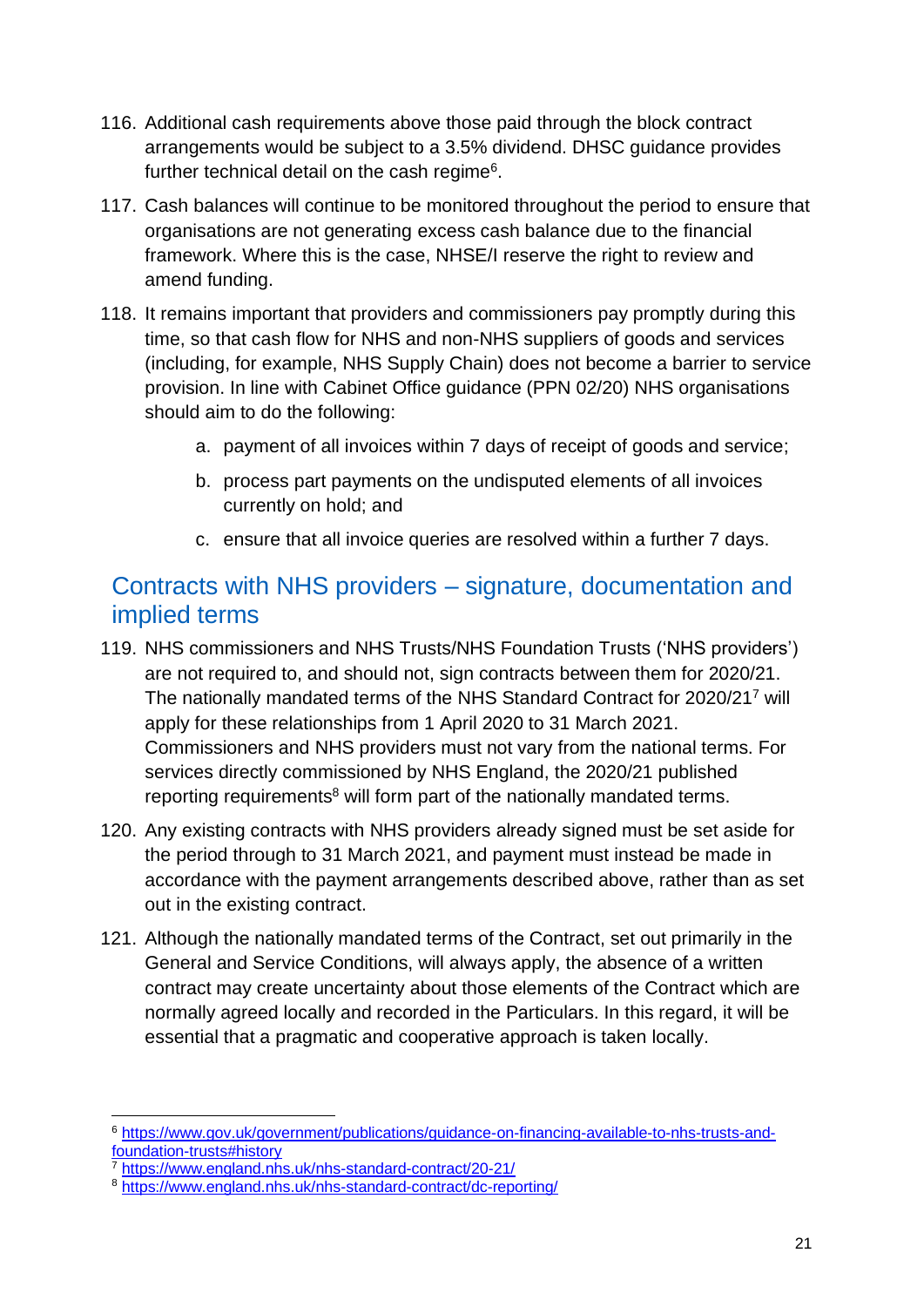- 122. Unless there is clear evidence to support an alternative interpretation (i.e. that the parties have agreed something different for 2020/21), the parties should assume that the agreed local content of each 2019/20 contract will continue to apply during 2020/21.
- 123. This will not apply to the Schedules dealing with activity and finance (2B, 2C, and all of 3) – these are superseded by the block payment arrangements.
- 124. In exceptional circumstances for large procurements it may be appropriate to establish formal documentation with an NHS provider where the contractual arrangement were intended to be a service specific standalone contract at the time of procurement.
- 125. Block payments to NHS providers will be deemed to include CQUIN, but the practical operation of CQUIN (both CCG and specialised) for NHS providers will remain suspended until March 2021. NHS providers are not required to carry out CQUIN audits or submit CQUIN performance data, but commissioners and NHS providers should continue to pay regard to the good practice processes highlighted within CQUIN and make appropriate decisions on how to implement these alongside published clinical guidance.
- 126. Organisational-level financial sanctions under the Contract remain suspended until 31 March 2021. Commissioners must not withhold funding from NHS providers in relation to failure to achieve the national standards in Schedules 4A and 4B or local standards in Schedule 4C, or under the provisions in GC9 for remedial action plans, or under SC28 for information breaches.
- 127. For specialised high cost drugs and devices, full reimbursement to providers from 1 October onwards will be contingent on completion of accurate contract data from 1 April 2020 onwards. Refer to Annex 2 for further detail.

### <span id="page-21-0"></span>Independent sector providers commissioned under the NHS Standard Contract

- 128. For non-NHS providers not covered by national agreements, commissioners should already have put in place written contracts for 2020/21, in accordance with previous guidance<sup>9</sup>. Commissioners should continue to operate these contracts but may need to update certain elements in line with the latest national guidance on the resumption of planned services within hospitals and on prioritisation within community services.
- 129. As described for NHS providers above, the operation of CQUIN, any local incentive schemes and financial sanctions for non-NHS providers remain suspended for 2020/21. Commissioners should continue to make CQUIN

<sup>9</sup> [https://www.england.nhs.uk/coronavirus/wp-content/uploads/sites/52/2020/03/Covid-19\\_NHS](https://www.england.nhs.uk/coronavirus/wp-content/uploads/sites/52/2020/03/COVID-19_NHS-contracting-and-payment_26-March.pdf)[contracting-and-payment\\_26-March.pdf](https://www.england.nhs.uk/coronavirus/wp-content/uploads/sites/52/2020/03/COVID-19_NHS-contracting-and-payment_26-March.pdf)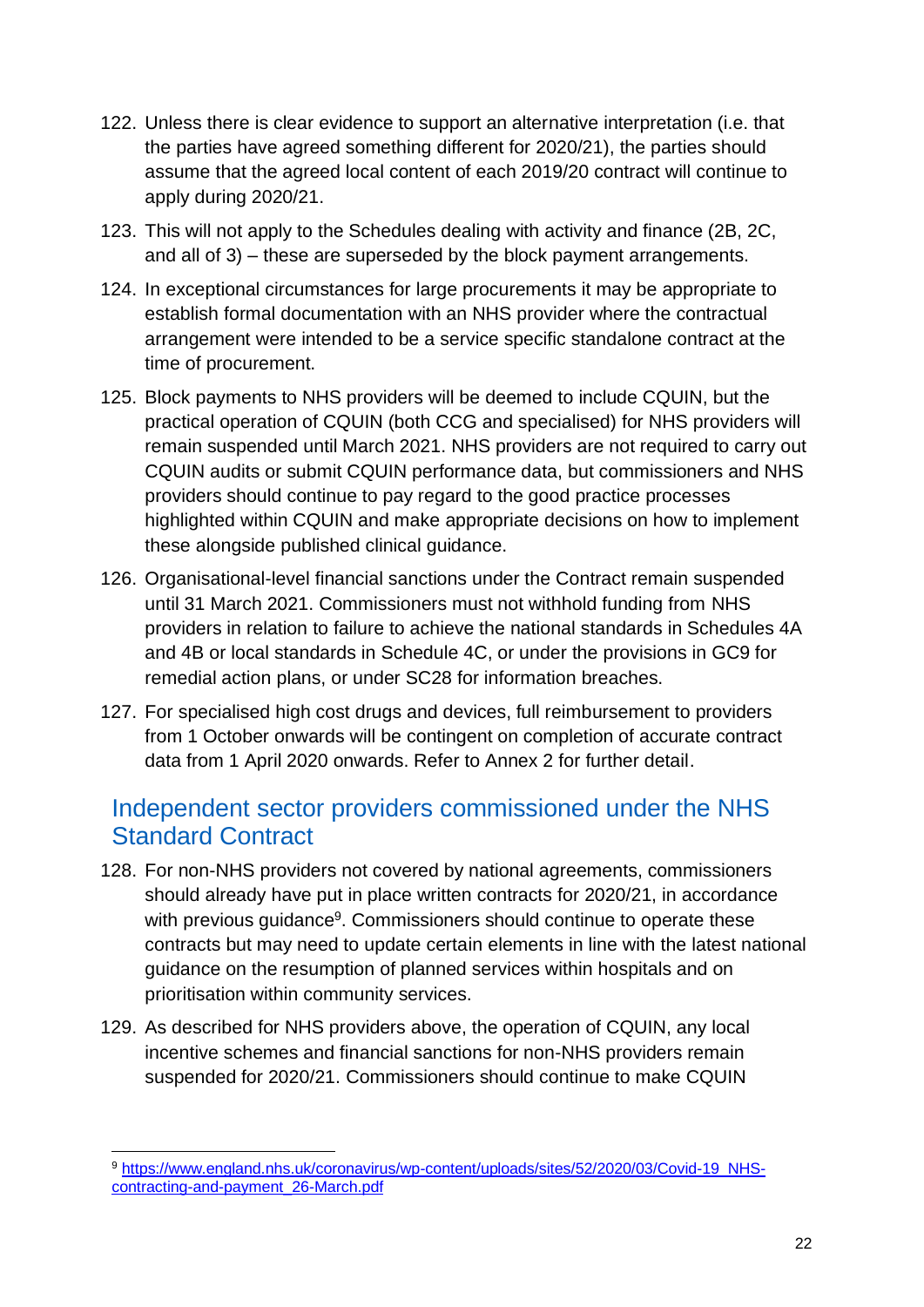payments at the full applicable rate to non-NHS providers through to 31 March 2021 (that is, at 1.25% of actual contract value).

- 130. Commissioners should also consider whether it is appropriate to:
	- a. move away from any temporary block payments which may have been agreed for April to July 2020, reverting instead to payment for actual activity or service delivered; and/or
	- b. phase out any relief granted to providers under the Force Majeure provisions of their contracts, and/or to require providers to step up actions in mitigation of Events of Force Majeure.
- 131. Commissioners should continue to have regard to Cabinet Office Procurement Policy Notes on arrangements under COVID-19 and to related NHS-specific guidance<sup>10</sup>.

### <span id="page-22-0"></span>Contract management – all providers

- 132. Providers must do all that they reasonably can to comply with the requirements set out in the national terms of the Contract. The provisions of the Contract offer protection for providers as a result of an event of force majeure and/or their response to an emergency situation.
- 133. In practice, in-year discussions between commissioners and providers should focus primarily on ensuring the return to needed non-Covid activity levels and local management of the COVID-19 response.
- 134. The 2020/21 Contract contains some new requirements relating to national initiatives. Commissioners and providers should exercise common sense; where the necessary national guidance to support a new requirement in the Contract has not been published, or where a new requirement has been suspended as part of the COVID-19 response, commissioners should act accordingly.
- 135. A number of national reporting requirements on providers were initially relaxed under COVID-19; updated guidance has now been provided for commissioners and providers to follow<sup>11</sup>.

<sup>10</sup> <https://www.england.nhs.uk/coronavirus/publication/guidance-to-nhs-organisations-on-ppn-note/> <sup>11</sup> [https://www.england.nhs.uk/coronavirus/publication/next-steps-on-nhs-response-to-Covid-19-letter](https://www.england.nhs.uk/coronavirus/publication/next-steps-on-nhs-response-to-covid-19-letter-from-simon-stevens-and-amanda-pritchard/)[from-simon-stevens-and-amanda-pritchard/](https://www.england.nhs.uk/coronavirus/publication/next-steps-on-nhs-response-to-covid-19-letter-from-simon-stevens-and-amanda-pritchard/)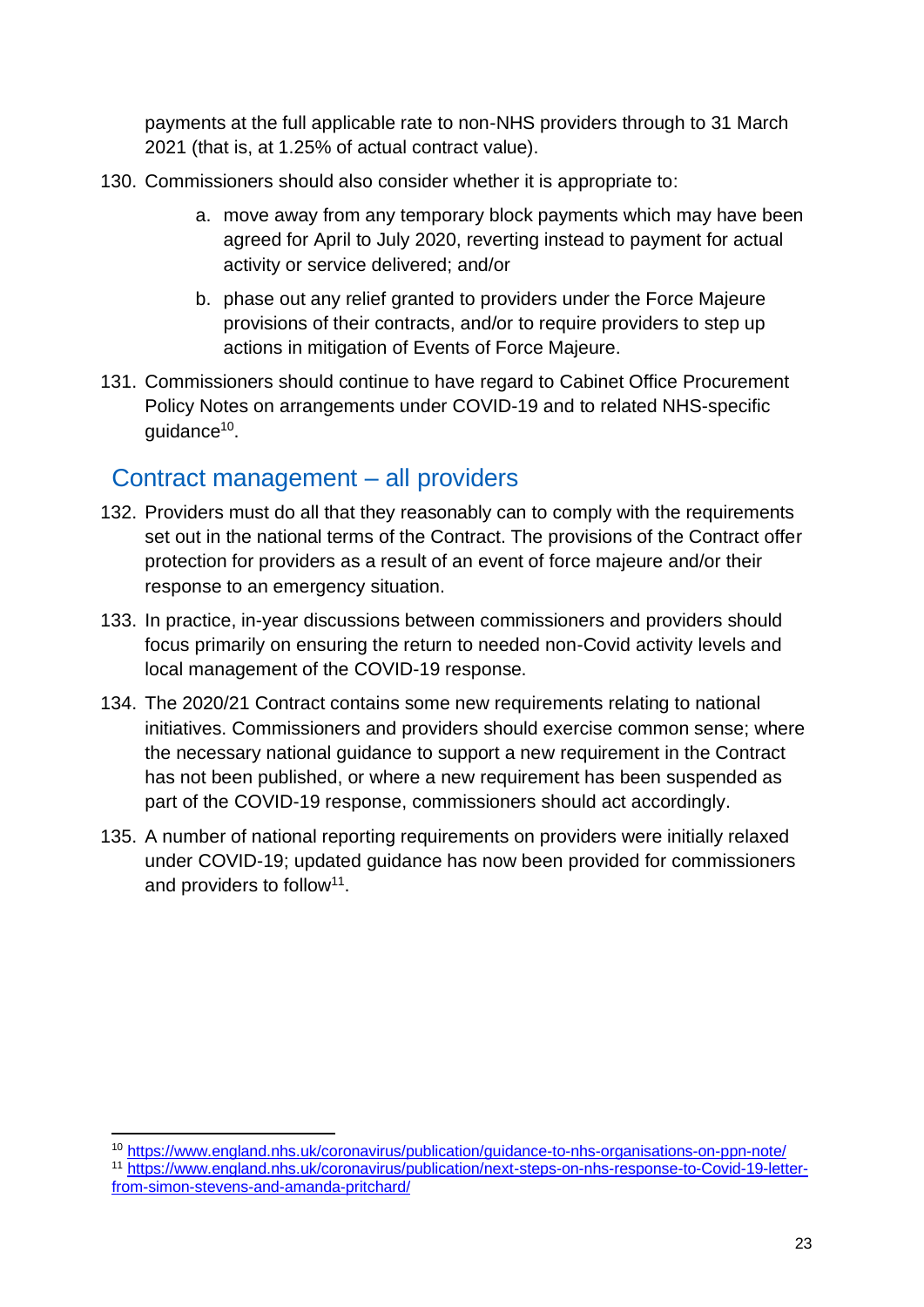# <span id="page-23-0"></span>Annex 1. Process for amending block contract values

### **Introduction**

- 1. Systems may, through agreement across the relevant organisations and relevant NHSE/I teams, action adjustments to the opening provider block contract values in order to support matching resources to their system delivery model.
- 2. In all instances, changes must be affordable within the funding issued.
- 3. All commissioner to provider invoicing has been suspended (except for specific NHSE/I non-healthcare activity transactions) and therefore amendments to funding must be actioned through variations to the block contracts.
- 4. A process for amending block contracts between organisations within different systems has been designed to support organisations to amend contract values whilst stewarding the utilisation of system funding which has been distributed with the intention that all systems are able to deliver a breakeven position. The process will also generate a comprehensive source of block contract values which will support the planning process for 2021/22.

#### **Intra-system contract value variations**

- 5. Changes to block contracts between a CCG and provider within the same system can be actioned based on system agreement. All variations should follow the appropriate organisational and system level governance and approval arrangements.
- 6. The relevant CCG is required to notify the national team of updates to intrasystem block contract values, but no additional approvals process is required.

### **Inter-system contract value variations**

- 7. Changes to block contracts between a CCG and NHS provider within different systems, or between a regional commissioner and NHS provider require additional approvals.
- 8. Aggregate changes to a contract value should not be requested/actioned below the de minimis threshold of £200k (annualised), i.e. £100k for the M7-M12 period. The de minimis threshold will be reviewed on a periodic basis.
- 9. The process to action changes is:
	- a. Local agreement to amend a block contract value is reached between the relevant commissioner and provider, and the relevant systems and regions for each organisation. It is expected that all request variations will have followed the appropriate organisational and system level governance and approval arrangements.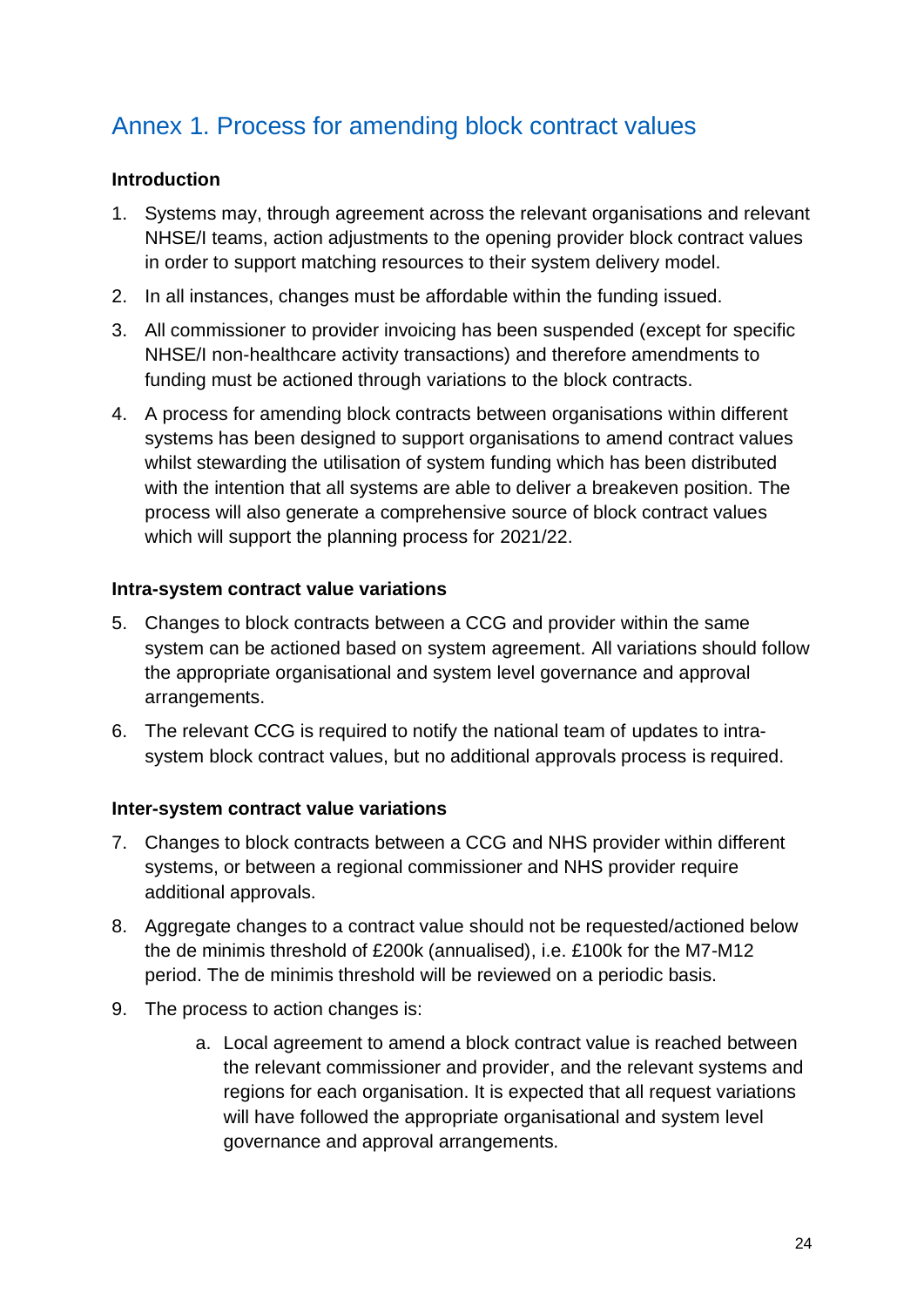- b. Locally agreed changes are shared with the national team on the prescribed template. The prescribed template will request information on the nature of the adjustment, net expenditure impact to the impacted organisations/systems and evidence of local agreement.
- c. The national team will review requests and confirm whether an adjustment to the system top-up of impacted systems is required. These adjustments will be net neutral at the national level. The purpose of this review is to mitigate the risk that inter-system block contract values are amended to the detriment/advantage of different systems. The process is not intended to assume commissioning responsibility nor determine whether the adjustment is appropriate for service delivery; these responsibilities remain with local commissioners.
- 10. There are 4 levels of approval relevant to the process:
	- a. CFO of the Commissioner and Provider organisations (required for all variations)
	- b. System Finance Lead
	- c. NHSE/I Regional Team
	- d. NHSE/I National Team
- 11. A variation approval matrix will be provided alongside the detailed process guidance. This matrix will identify the necessary approvals for key variation types
- 12. The proposed list of variation categories includes:
	- a. System top-up funding distribution
	- b. Growth funding distribution
	- c. COVID-19 funding distribution
	- d. High cost drugs and devices funding adjustments
	- e. MHIS and MH SDF funding
	- f. SDF funding adjustments
	- g. Elective incentive scheme funding adjustments
	- h. Service changes
	- i. Other explanation will be required
- 13. Data requirements will be customised for each variation category.
- 14. A national schedule of block contracts will be maintained by the national team and provide the definitive source of data for planning and transactions between commissioners and providers. Critically, this schedule will be used as the definitive source of contract values between NHS providers and regional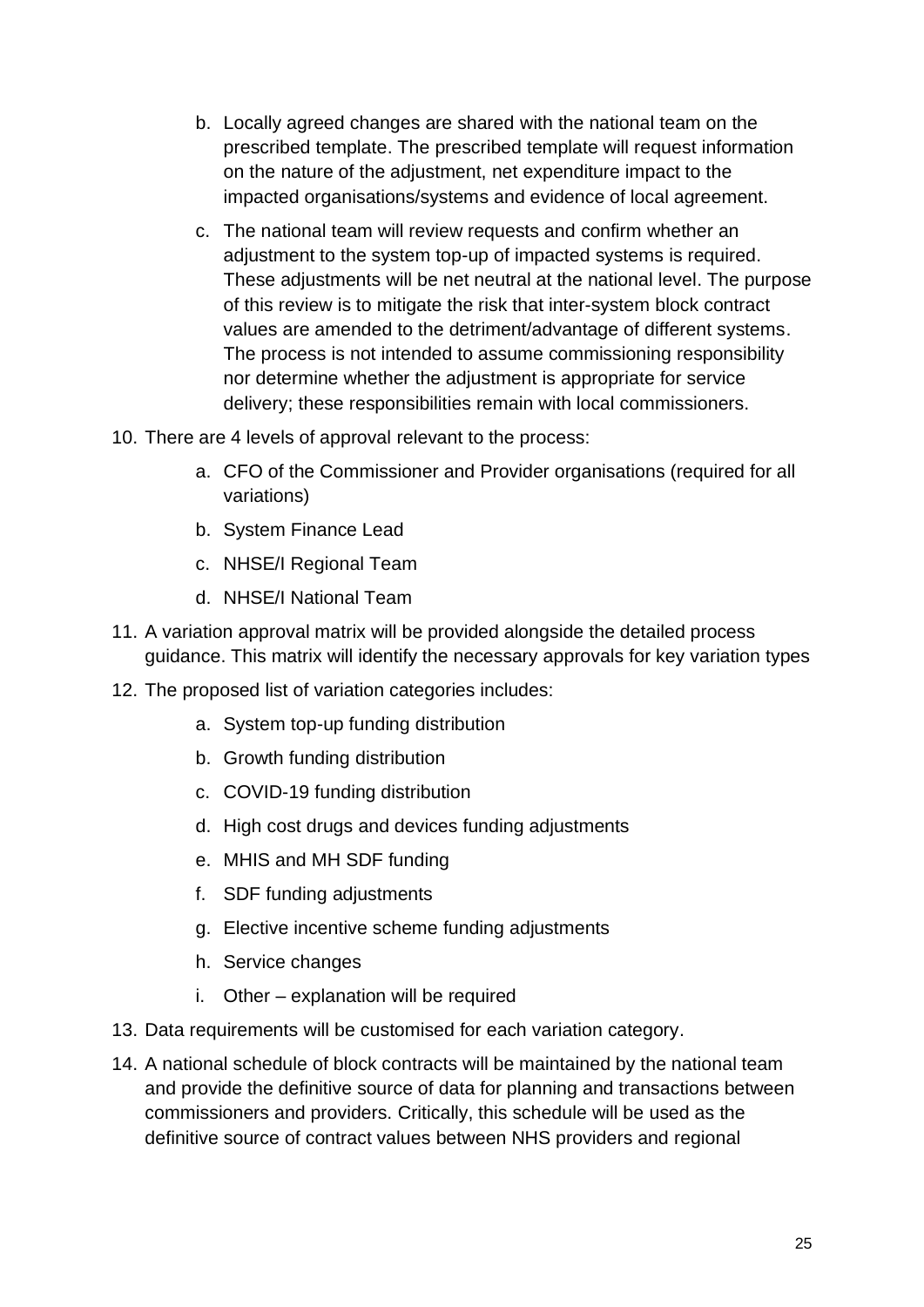commissioners for the purposes of monthly payments and therefore its accuracy is critical.

- 15. A range of standardised reporting outputs will be created from the national schedule of block contracts to support reporting to systems and their commissioner and provider organisations. Systems will be asked on a periodic basis to confirm the schedule of block contract values.
- 16. Further detailed guidance will be issued on the template, timelines and submission process.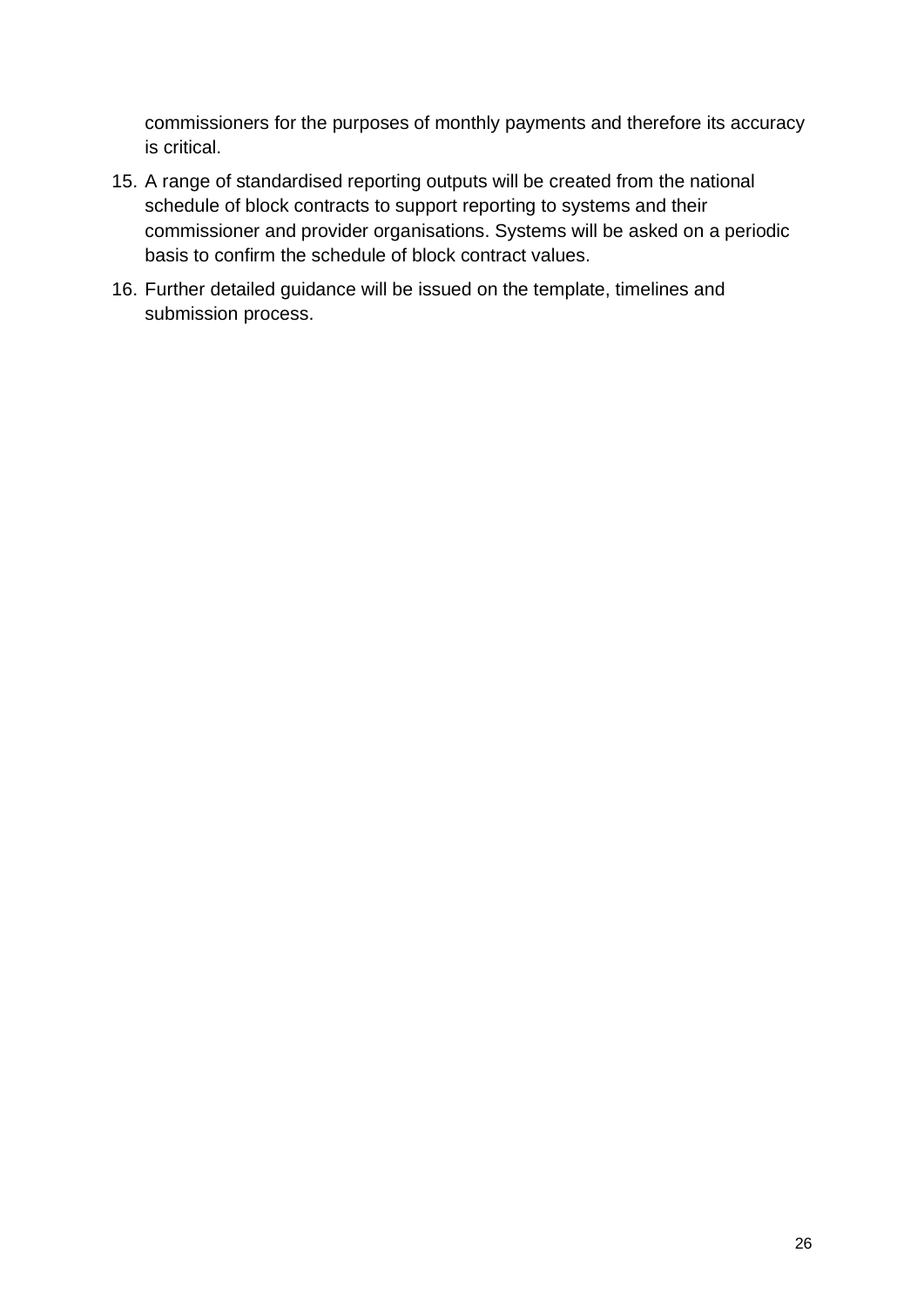# <span id="page-26-0"></span>Annex 2. High cost drugs and devices

### *Specialised high cost drugs*

- 1. Reimbursement for Specialised high cost drugs and devices will be changing from 1 October 2020. This annex provides further detail of the reimbursement process by each category of drug.
- 2. Funding for Cancer Drugs Fund (CDF) and Hepatitis C (Hep C) medicines will return to being funded based on usage, and as such funding for these medicines has been removed from the opening block contract values and the block value will be amended on a periodic basis based on usage to reimburse for these items. A small proportion (in terms of financial value) of specialised high cost drugs have been included within the opening block contract values and funding will not be adjusted based on usage. For the remaining specialised high cost drugs and devices, funding will still be included within opening block values, and the block value will be subject to amendment on a periodic basis based on usage.

### *Cancer Drugs Fund (CDF)*

- 3. The element of NHS provider block funding relating to CDF is being removed from the system funding envelopes. In line with the calculation of block values overall, the value removed is based on rate of expenditure between months 8 to 10 in 2019/20 as reported through the National Contract Data Repository (NCDR) system and the provider's drugs patient level contract monitoring data submission (DrPLCM).
- 4. Providers will then be reimbursed from 1 October 2020 onwards for actual usage of CDF drugs on a cost and volume through periodic amendments to the block contract values.
- 5. Full reimbursement to providers from 1 October onwards will be contingent on completion of accurate data from 1st April 2020 onwards. Data requirements will be equivalent to those asked for in 2019/20 i.e. complete and accurate information in the provider's drugs patient level contract monitoring submission (under the service category CDF) and Blueteq.
- 6. Only spend that can be successfully cross checked to Blueteq will be reimbursed to providers via adjustments to individual provider blocks. Validation and assurance processes will operate as they did in 2019/20. However, there will not be a return to local invoicing - all payments to providers will run through as adjustments to provider blocks once validation and assurance processes are complete.
- 7. Further detail will follow through regional teams on the timing of validation and payment processes.

*Hepatitis C drugs*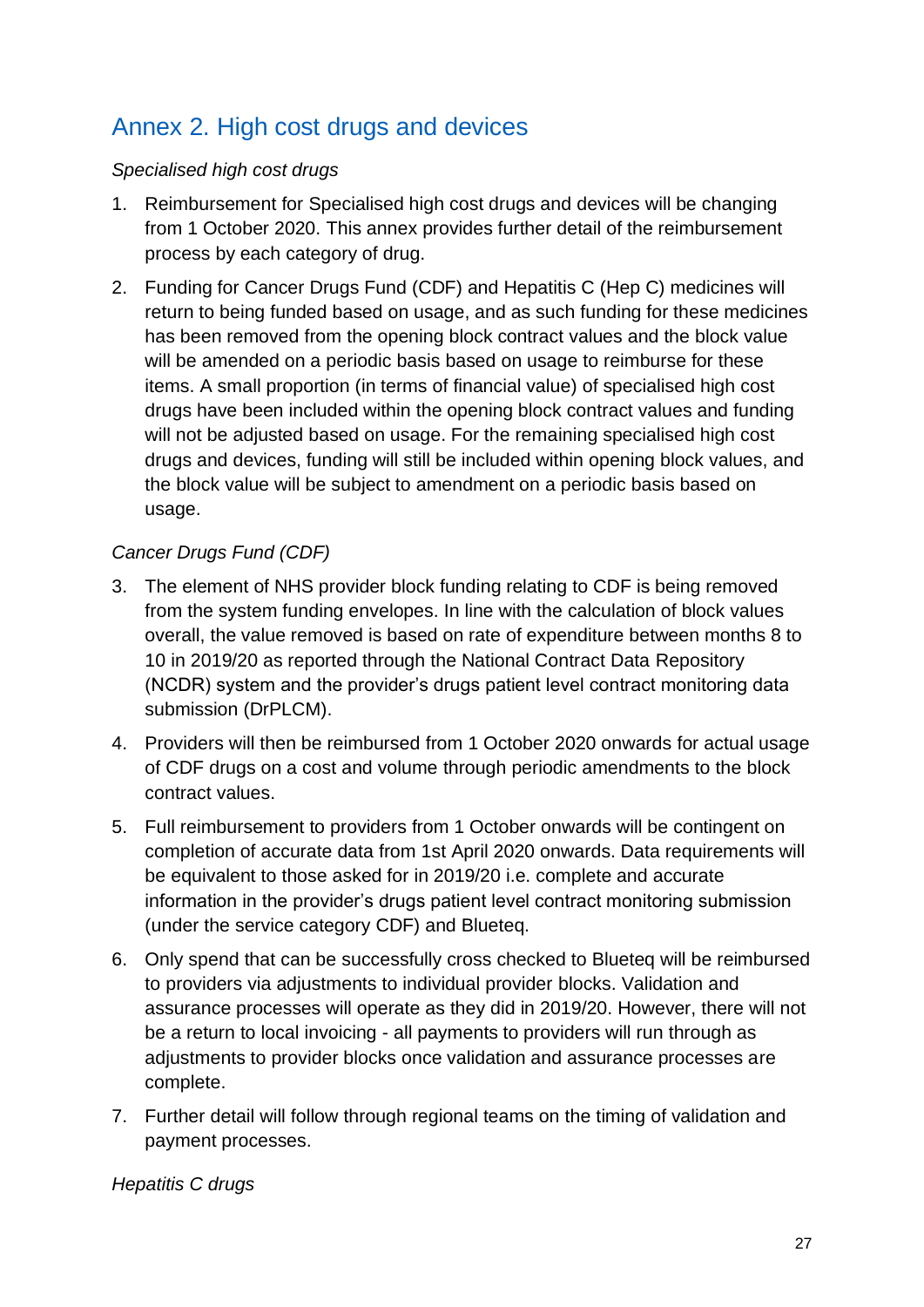8. The approach to Hep C reimbursement will be the same as that adopted for CDF, as outlined above.

### *Other specialised high cost drugs (HCDs)*

9. For the majority of other specialised high cost drugs, in-year provider spend will be tracked against a notional level of spend included in the block funding arrangements with adjustments made in-year to ensure that providers are reimbursed for actual expenditure on a cost and volume basis. This will leave a smaller list of HCDs which will continue to be funded as part of the block arrangements.

### *HCDs returning to a cost and volume process*

- 10. For those drugs on cost and volume, in order to create a baseline to track actual usage against after 1 October, a notional HCD baseline position has been calculated for each provider representing the value of HCDs providers are funded for in 20/21 block values. This notional baseline is based on provider expenditure on the associated drugs in the reference period for calculating the block contract values uplifted for expenditure growth on drugs funded within system envelopes (0.566%).
- 11. Provider spend on relevant drugs will be tracked from 1 October onwards against this notional baseline spend value with adjustments made in-year to ensure that providers are reimbursed for actual expenditure on high cost drugs. This adjustment to the provider block value can be negative or positive depending on overall expenditure compared to the baseline level across all drugs in this category.
- 12. The cost impact of new NICE drugs in-year will be included as part of this reimbursement process.
- 13. There will not be a return to local invoicing. All payments to providers will be processed as adjustments to provider block contract values once validation and assurance processes are complete.
- 14. As above, reimbursement will depend on the provision of accurate data submitted through existing systems i.e. complete and accurate information in the provider's drugs patient level contract monitoring data submission (DrPLCM, under the service) and Blueteq if relevant. Only spend validated by the regional CSU team will be in scope of reimbursement. Providers should be submitting the most up to date and accurate YTD position in their DrPLCM each month. If queries are resolved, this should be reflected in the provider's latest DrPLCM submission.

### *HCDs remaining in block values*

15. For a portion of specialised HCDs there will not be a return to cost and volume reimbursement. Drugs that fall under this category are generally those not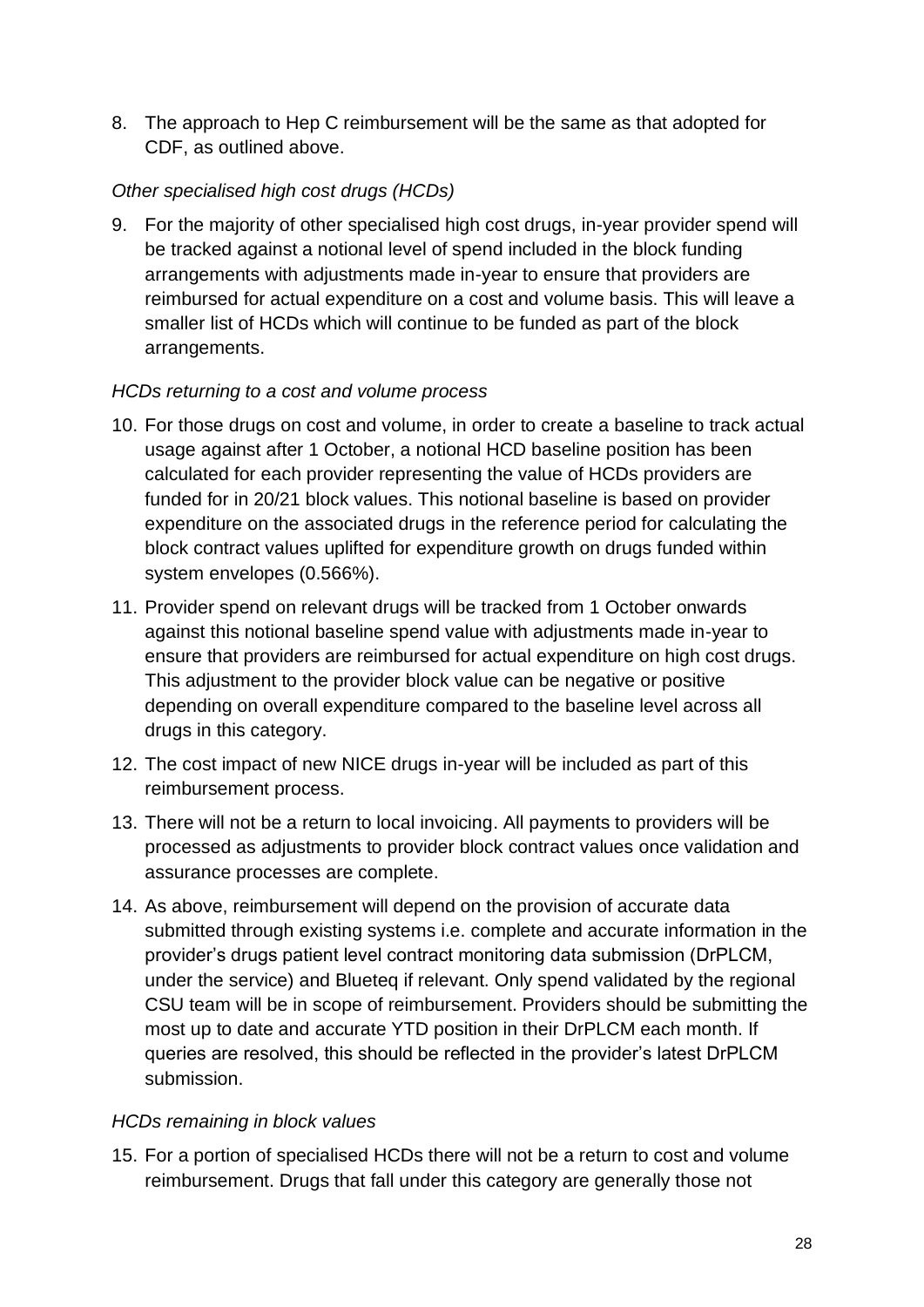expected to be volatile in terms of uptake, and where there are no requirements for additional incentives to encourage uptake or additional data requirements to support commercial arrangements. Indirect costs relating to drugs (such as delivery charges) will also be funded from existing block amounts and won't be subject to cost and volume reimbursement.

16. Providers should still submit data on these drugs and may still receive price check queries relating to these drugs.

### *Existing tariffs for non-drug costs (e.g. CAR-T)*

17. Where there exists a tariff payment for non-drug spend (i.e. CAR-T), in line with existing policy for these drugs, NHSE/I will include the payment for such tariffs as adjustments to provider blocks, with no local invoicing, when the new financial regime starts from 1 October onwards. The adjustment will take into account payment already included in the block.

### *Chemotherapy procurement banding*

18. For providers who have moved from coding chemotherapy drug spend in procurement banding terms to coding the drug spend in DrPLCM starting from 1st April 2020, the notional baseline will include an additional adjustment to account for this.

### *Compliance with national frameworks*

19. There are national framework prices in place for some medicines (for example, the framework for Adalimumab). These medicines may be commissioned by CCGs or Specialised Commissioning. It is important all providers adhere to their allocated products for these national frameworks, both to generate savings at a system level and also because these are important in generating best value for the NHS as a whole. Effective compliance with such national frameworks in 2020/21 will therefore also be a condition of reimbursement for high cost drugs under the cost and volume reimbursement processes described above from 1 October 2020.

### *CCG commissioned high cost drugs*

20. CCG commissioned high cost drugs will remain funded system funding envelopes/provider block contracts for the remainder of 2020/21 but will be subject to the requirement to comply with national frameworks above.

### *High cost tariff excluded devices (HCTED)*

21. The specialised commissioning HCTED) programme is currently in the implementation phase. Under the Zero Cost Model (ZCM) expenditure is paid to NHS Supply Chain directly by NHS England. A new transaction model, the Visible Cost Model (VCM), was introduced in late 2019/20 with NHS providers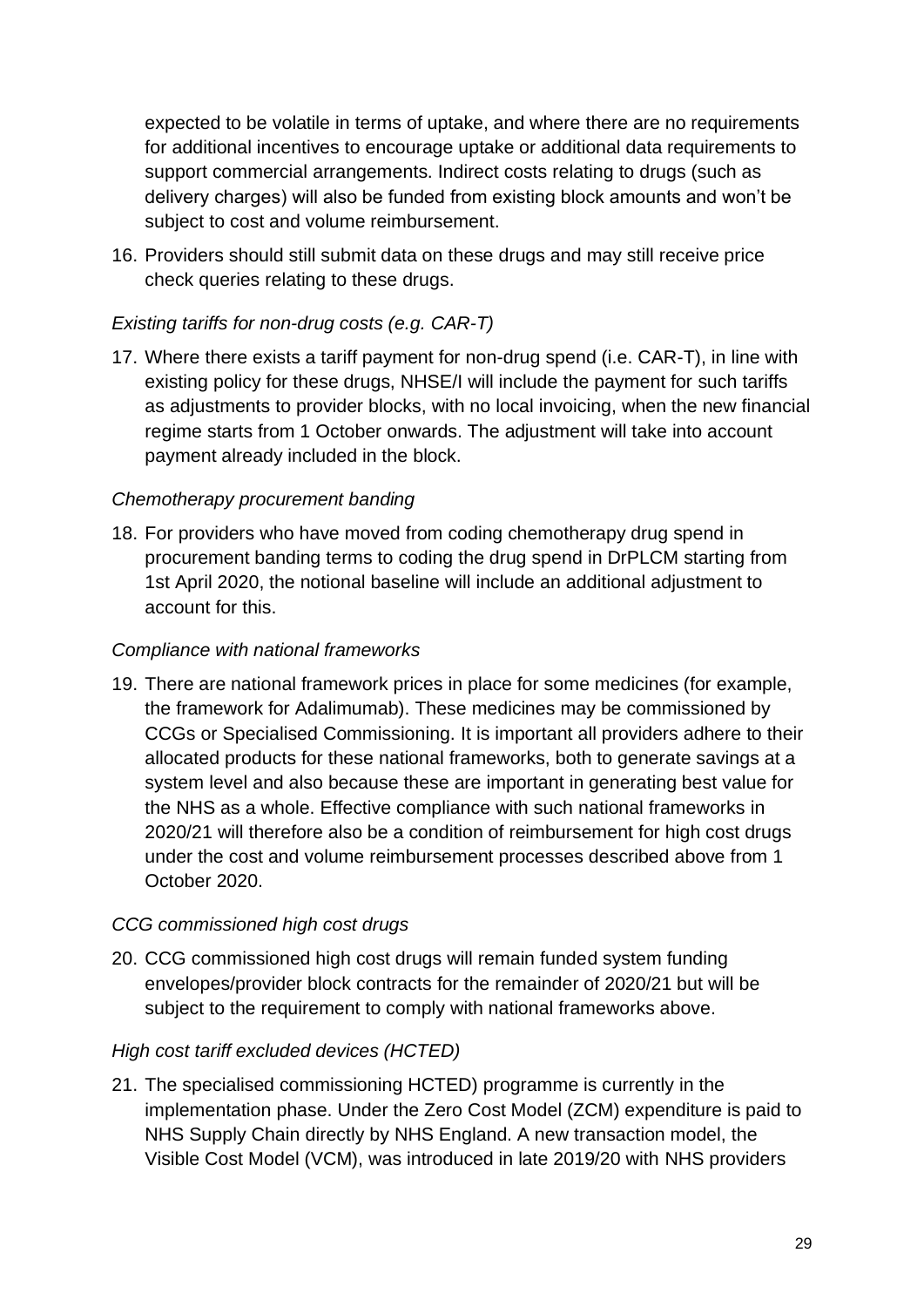directly reimbursing NHS Supply Chain and NHS England then reimbursing the NHS providers.

22. The amount of funding relating to the pass through value of devices in NHS provider baseline blocks will be used in conjunction with the information from NHS Supply Chain to track and amend the block values from M7 onwards for (i) the full year effect of 2019/20 migrations from pass-through to the ZCM; (ii) new migrations from pass-through to the VCM and (iii) transfers from ZCM to VCM.

### *Further guidance*

23. Further guidance will be shared with providers via regional teams. This will include the list of specialised high cost drugs by individual drug name, split to show whether they are subject to the cost and volume or block arrangements described above, and notional baseline levels for high cost drug and device spend that will be tracked and reimbursed on a cost and volume basis from M7 onwards. Further detail will also follow on the data, validation and payment timetable and on the accounting treatment of devices under the VCM.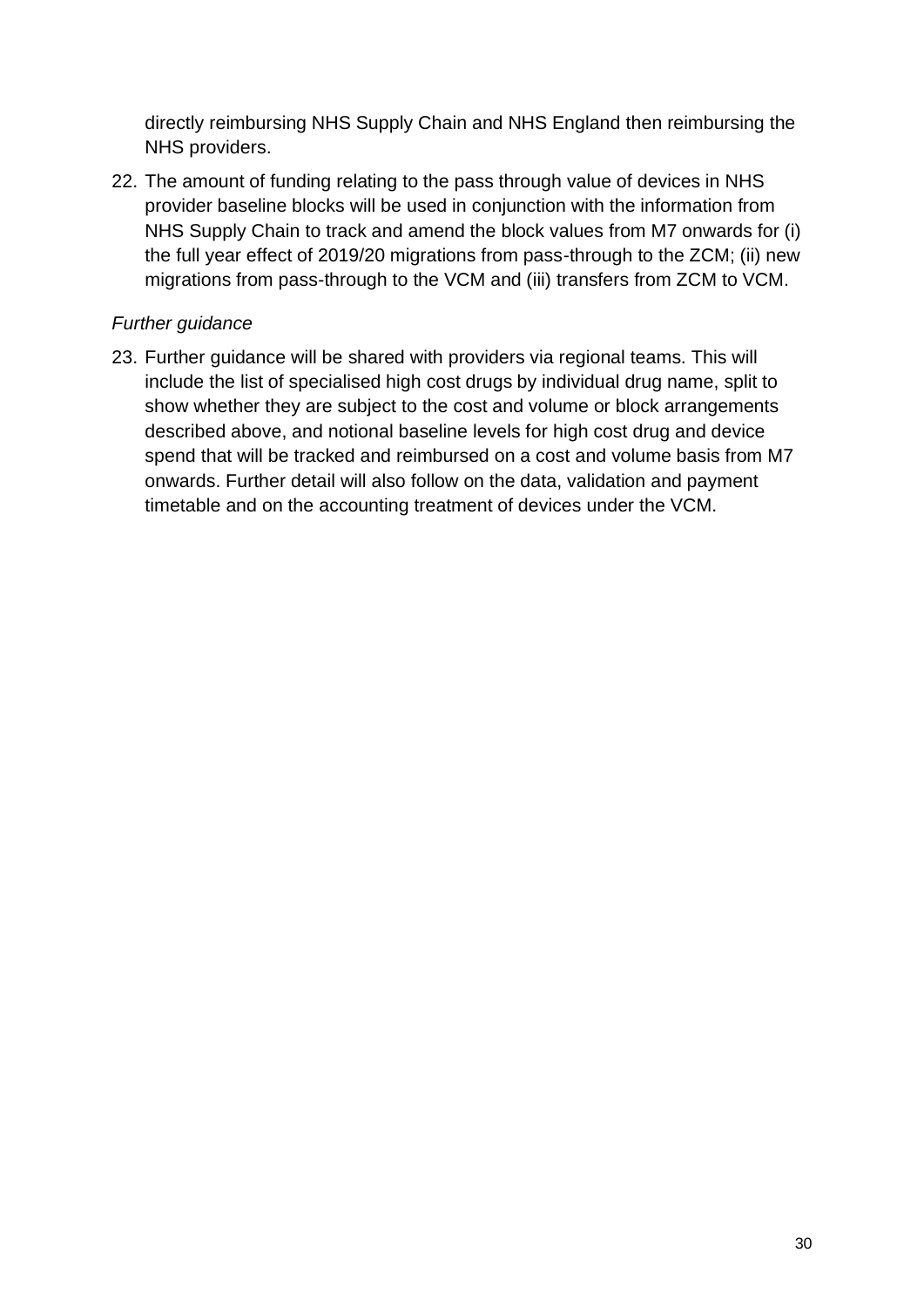# <span id="page-30-0"></span>Annex 3. Detailed guidance on elective incentive scheme

### **Introduction**

In the letter setting out the third phase of the NHS response to COVID-19 sent on 31 July 2020, we set out that block payments would flex to reflect elective activity levels. This was followed by a letter from Amanda Pritchard and Julian Kelly sent on 20 August 2020 which set out more details of how this elective incentive scheme for the system would work. This annex sets out the detailed guidance for how this scheme will operate.

### **Expected activity levels**

From September 2020 onwards, systems are expected to deliver the following activity:

- In September, delivering at least 80% of last year's activity for both overnight electives and for outpatient/day case procedures, rising to 90% from October through the balance of the year.
- At least 90% of their last year's levels of MRI/CT and endoscopy procedures, with the goal to reach 100% by October; and
- 100% of last year's activity for first outpatient attendances and follow-ups (face to face or virtually) from September through the balance of the year.

Systems have been fully funded to achieve these levels of activity. The elective incentive scheme will support systems in achieving these aims by paying systems additional money for any activity undertaken above these levels and deducting money for activity below these levels, representing the marginal costs of delivering or not delivering this activity. The scheme will operate on a monthly<sup>12</sup> basis.

### **Scope of activity**

The scope of activity for the relevant month covered by the scheme is as follows:

- Elective activity is defined as spells with:
	- o Ordinary elective admission or a Day case admission
	- $\circ$  a discharge date in that same month (even if there are days in the spell in different months)
	- o a priced HRG contained in the 2020/21 national tariff consultation
- Outpatient procedures:
	- o with a procedure appointment date in that month
	- o which has been recorded as attended
	- $\circ$  which group to a HRG with a price as contained in the 2020/21 national tariff consultation
	- o Activity for HRGs which do not have a OPROC national price and are priced as OP attendance are included in OP attendances calculations.
	- o with TFC 501 or 560 will be excluded

<sup>12</sup> Not cumulative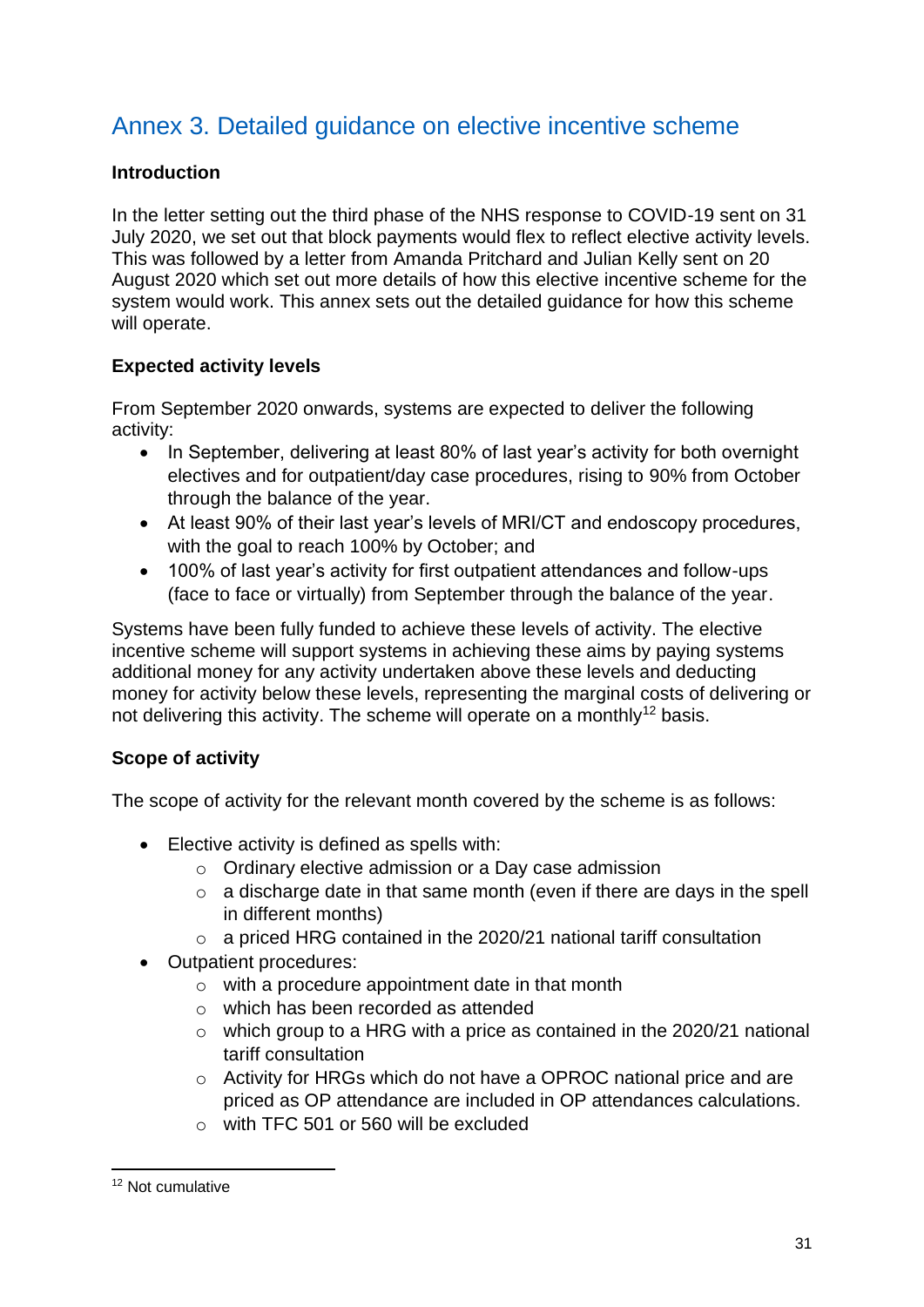- Outpatient attendances:
	- o with an attendance appointment date in that month
	- o which has been recorded as attended
	- o with any WF subchapter HRG (ie first and follow up, consultant-led and non-consultant-led, face to face and non-face to face, multiprofessional and single professional)
	- o which do not group to a HRG with a price as contained in the 2020/21 national tariff consultation
	- o with a TFC which isn't 501, 560, 710-724, 812

For all activity types, zero priced and unbundled activity is excluded. Activity for subchapter NZ (maternity) is excluded.

Both CCG and NHSE commissioned activity is within scope of the scheme.

Activity for NHS patients in England are in scope for the scheme, and this is based on Administrative Category of 01 – NHS patient and exclusion of activity for overseas visitors and devolved administrations.

### **Calculation of baselines**

Each system will have baseline activity calculated as follows:

- 1. For elective and outpatient procedures activity in scope, the monthly 2019/20 activity will be multiplied by the relevant tariff price<sup>13</sup> adjusted in line with relevant tariff payment rules including MFF<sup>14</sup>
- 2. For September 2019, the total value of activity calculated in step 1 will be multiplied by 80%
- 3. For October 2019 to February 2020 data, the total value of activity calculated in step 1 will be multiplied by 90%
- 4. For outpatient attendances in scope, 100% of the monthly 2019/20 activity will be multiplied by £175 for every first attendance and by £87 for every follow up attendance.
- 5. The baseline for September 2020 will be calculated by adding together the values in steps 2&4 and multiplying by a factor (22/21) to adjust the baseline to take account of the differing number of working days between September 2019 and September 2020.
- 6. The baseline for each month from October 2020 until February 2021 will be calculated by adding together the values in steps 3&4 and multiplying by the relevant factor to adjust the baseline to take account of the differing number of working days between the relevant month in 19/20 and 20/21.

<sup>&</sup>lt;sup>13</sup> As set out in the 2020/21 statutory tariff consultation

<sup>&</sup>lt;sup>14</sup> These include MFF, specialist top ups, excess bed days but exclude best practice tariffs (except for those BPTs where "Tariff differentiated on daycase vs elective" and that have automatic flag for payment to be calculate in NCDR i.e. BP28, BP32, BP63, BP68, BP73, BP77, BP79, BP87, BP88, BP91, BP92, BP94, BP95, BP96 along with BPT related to TFC 329). Any changes resulting from procedures on the evidence based intervention list and high cost exclusions are also excluded.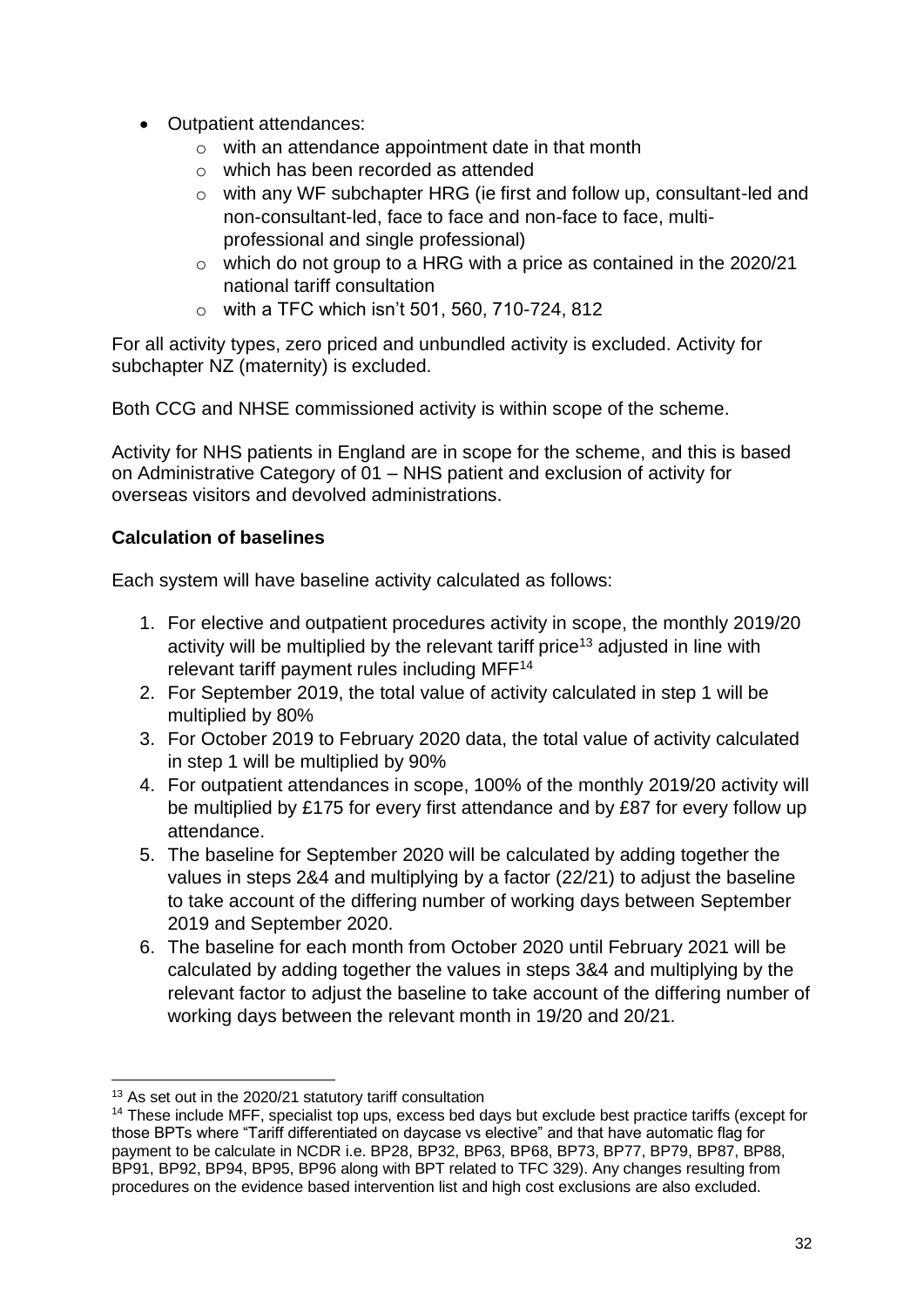7. The March 2021<sup>15</sup> level will be calculated by taking February 2020 activity per working day and scaling this up using the average ratio of March to February per working day activity in 2017, 2018 and 2019, adjusting the 90% elective and outpatient procedure expected level.

The system baselines will be split into an NHS provider delivered baseline and an independent sector delivered baseline. The independent sector delivered baseline will include all activity directly commissioned by CCGs or NHS England as well as all NHS provider sub contracted activity.

Activity delivered by the independent sector will be identified using provider codes and provider site codes<sup>16</sup>. We are aware that previously some NHS provider subcontracted activity has not identified the independent sector site code as where the activity has taken place, and so would appear in the NHS provider delivered baseline. We are therefore asking systems to make an estimate of the value of any such activity that took place in each month between September 2019 and March 2020 and this value will be used to make an adjustment between the NHS provider baseline and independent sector baseline for the purposes of running the elective incentive scheme.

We are also asking systems to report the value of any activity<sup>17</sup> for 2019/20 baseline purposes which is not being flowed through SUS so that the incentive scheme applies to a comprehensive set of activity data.

All NHS providers within a system and all patients treated in the independent sector from a CCG within the system, or sub contracted from an NHS provider in the system, irrespective of the location of the independent provider, will count towards the system expected level.

### **Calculation of payments – September**

The value of actual activity undertaken each month from September 2020 will be calculated in the same way as described in steps 1 and 4 above.

For NHS provider activity where the value of elective and outpatient procedure activity exceeds the baseline for that month, 75% of the difference between that value and the baseline will be paid to the system. Where the value of elective and outpatient procedure activity is below the baseline for that month, 25% of the difference between that value and the baseline will be removed from system finances.

Similarly, for NHS provider activity, where the value of outpatient attendance activity exceeds the baseline for that month, 70% of the difference between that value and the baseline will be paid to the system. Where the value of outpatient attendance

<sup>&</sup>lt;sup>15</sup> This is calculated differently to account for the impact COVID-19 had on elective activity in March 2020.

<sup>&</sup>lt;sup>16</sup> Site code (of treatment) as specified in the NHS data dictionary

https://www.datadictionary.nhs.uk/data\_dictionary/data\_field\_notes/s/site/site\_code\_(of\_treatment)\_d e.asp

<sup>&</sup>lt;sup>17</sup> As defined in the "Scope of activity" section of this guidance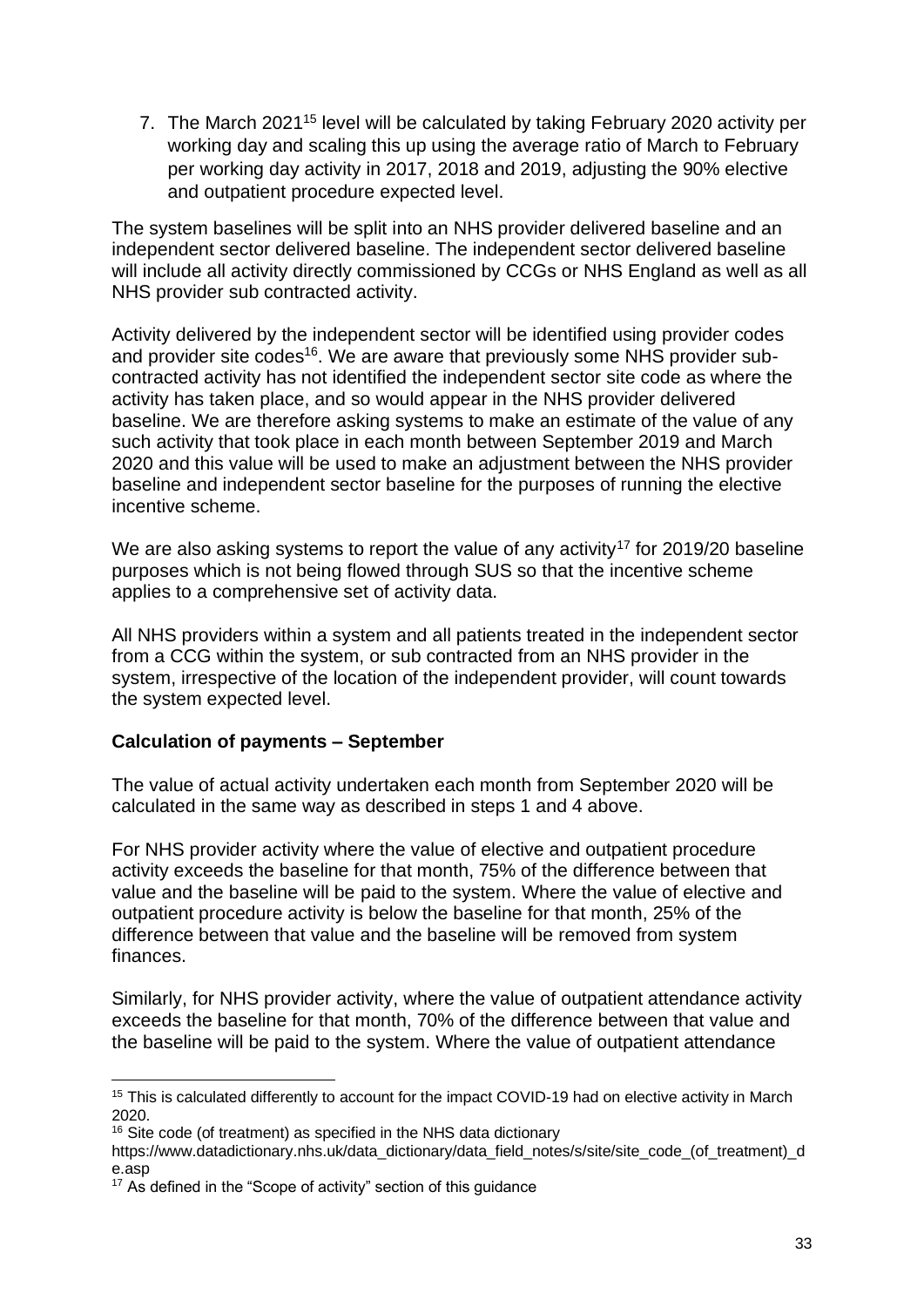activity is below the baseline for that month, 20% of the difference between that value and the baseline will be removed from system finances.

For independent sector delivered activity, where the value of activity undertaken is above the expected level, 10% of the difference will be paid to systems. Where the value of activity is below the expected level, 10% of the difference will be removed from system finances.

These adjustments will be processed after the calculation of the retrospective top-up, such that systems will be funded to achieve a breakeven position against reasonable expenditure excluding the items described above. The financial incentive scheme adjustments will then be applied on top of the retrospective funding.

#### **Calculation of payments – October onwards**

The value of actual activity undertaken each month from October 2020 will be calculated in the same way as described in steps 1 and 4 above.

For NHS provider activity where the value of elective and outpatient procedure activity exceeds the baseline for that month, 75% of the difference between that value and the baseline will be paid to the system. Where the value of elective and outpatient procedure activity is below the baseline for that month, 25% of the difference between that value and the baseline will be removed from system finances.

Similarly, for NHS provider activity, where the value of outpatient attendance activity exceeds the baseline for that month, 70% of the difference between that value and the baseline will be paid to the system. Where the value of outpatient attendance activity is below the baseline for that month, 20% of the difference between that value and the baseline will be removed from system finances.

For independent sector activity, where the value of IS activity (whether locally contracted or through the national contract) exceeds the baseline for that month, 10% of the difference between that value and the baseline will be paid to the system. Where the value is below the baseline for that month, 10% of the difference between that value and the baseline will be removed from system finances.

In addition, for independent sector activity, where the value of locally funded IS activity (i.e. excluding activity funded through the national contract) exceeds the funded baseline for that month, 100% of the difference between that value and the funded baseline will be paid to the system. Where the value is below the funded baseline for that month, 100% of the difference between that value and the baseline will be removed from system finances.

### **Counting and Coding**

In operating the scheme, NHSEI will adhere to the principles in the standard contract for counting and coding changes. For this scheme this means where activity is counted and coded in a different way for activity undertaken in 2020/21 compared to how it was recorded in 2019/20 (in setting the baseline) NHSEI will seek to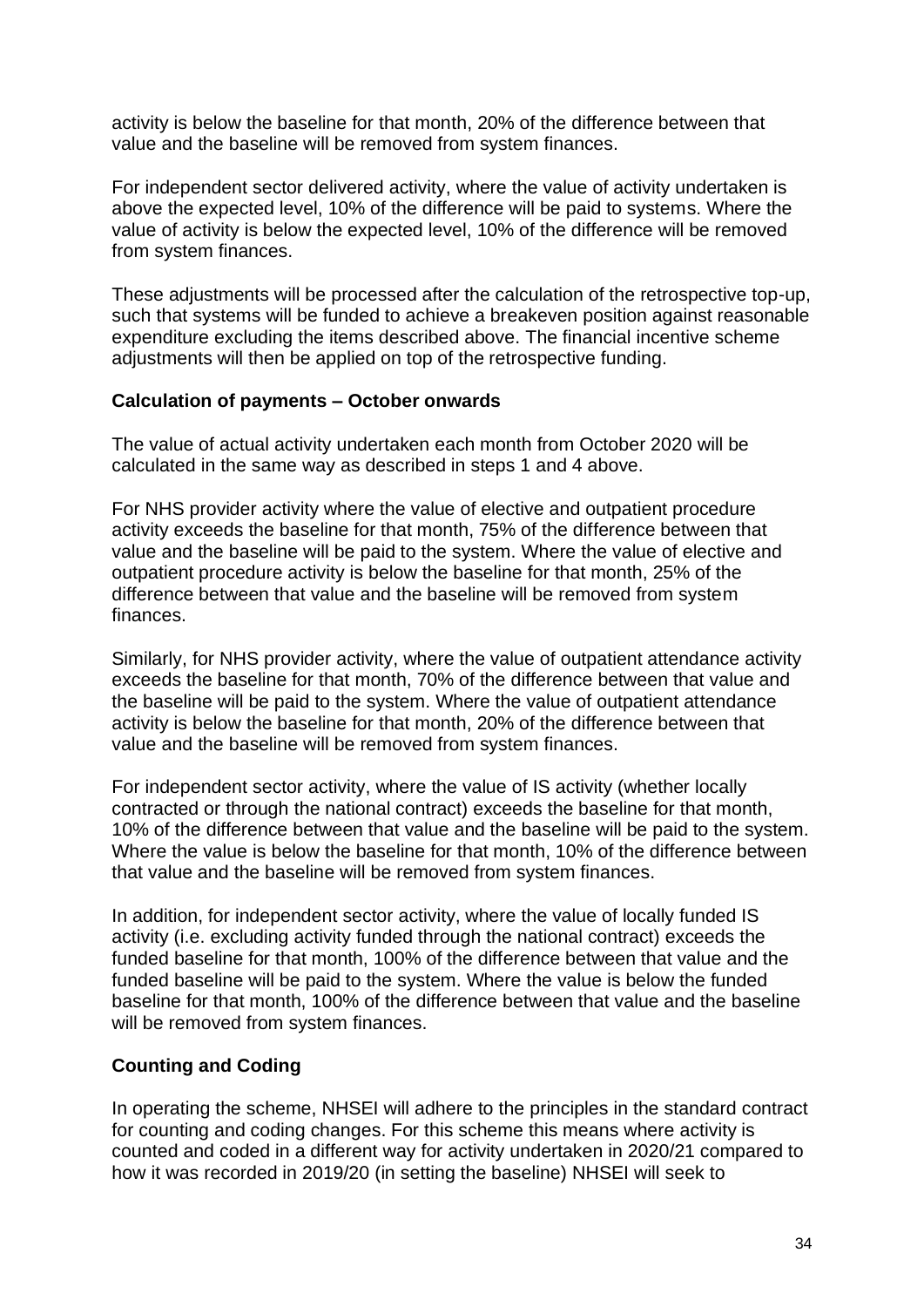financially neutralise any effect. This is likely to be particularly important for two areas:

- Coding of NHS provider activity sub contracted to the independent sector. We are requiring systems to make an estimate of the value of activity recorded in this way in order to ensure baselines can be adjusted to reflect an accurate position. For recording activity in 2020/21 providers should follow the guidance set out in the NHS Data Dictionary and record the IS site code where the sub contracted activity is delivered.
- Coding of new ways of delivering outpatient attendances. Where providers are undertaking activity virtually which was previously delivered face to face, this should be coded as a non-face to face attendance and the incentive scheme will not penalise providers for switching between modes of activity. If non-face to face activity delivered in 2019/20 was not previously comprehensively recorded, systems should inform NHSEI of the likely size of this activity.

Systems should report to NHSEI any significant counting and coding changes in their system which would affect the operating of the incentive scheme, in particular where services may have moved across system boundaries.

We will issue a template for systems to return which will capture the requests on IS sub-contracted activity, activity which hasn't flowed through SUS and any major counting and coding changes, including activity moving across system boundaries.

### **Payment details**

The system level payments/deductions will be made to the lead CCG allocation as a non-recurrent allocation adjustment. The payments/deductions will relate to performance against the total expected levels – i.e. will comprise performance for relevant specialised and other direct commissioning services. Systems will determine how the adjustments flow, for example:

- Where adjustments relate to CCG-commissioned IS activity we would expect that the adjustment would be retained by the CCG to recognise reduced/increased spend with the IS sector; and
- Where adjustments relate to NHS provider delivered activity we would expect, as a starting point for consideration, that the adjustment would be flowed to NHS providers in relevant proportions to the activity delivered to match income adjustments and expenditure.

### **Monthly process**

The calculation of the system level payments/deductions will be made each month and follow the same process:

- 1. Monthly data available in SUS and in NCDR a few days later
- 2. Calculation of incentive payments and communication of payment levels to systems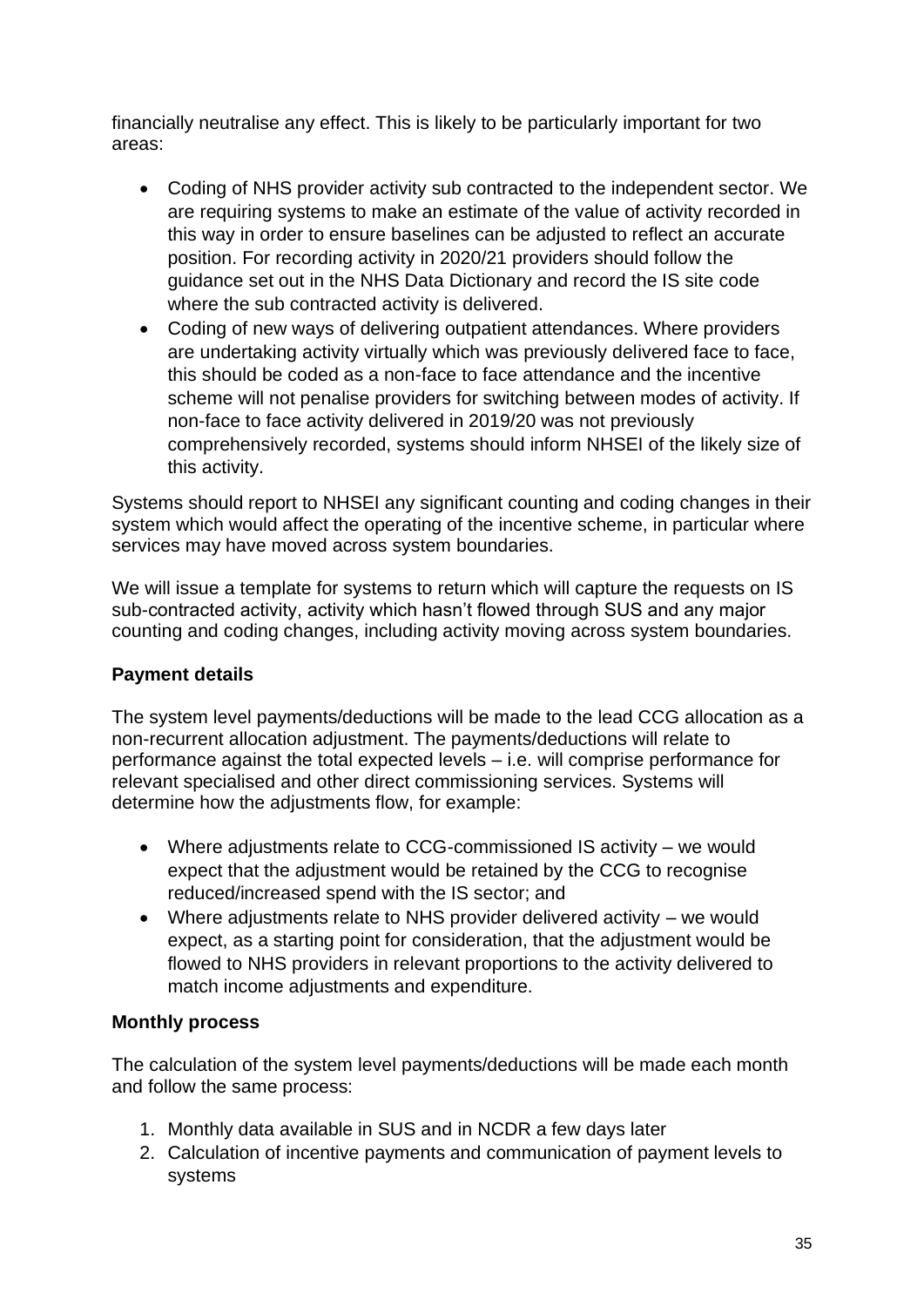- 3. Check and challenge process
- 4. Post reconciliation data available from SUS and in NCDR a few days later
- 5. Recalculation and issuing of final incentive payments
- 6. Systems inform NHSEI how money will flow around providers and commissioners in the system
- 7. Adjustments made to CCG allocations and block payments

The timescales and deadlines for financial reporting will be set out and communicated in the normal way. The timeline for year-end will be communicated in due course.

#### **Worked examples**

Example 1 – Increase in activity above baseline

|                                          | <b>Baseline</b><br>£m | Actual<br>£m | <b>Difference</b><br>£m       | Incentive payment<br>£m |
|------------------------------------------|-----------------------|--------------|-------------------------------|-------------------------|
| NHS Provider A elective                  | 10                    | 11           |                               |                         |
| NHS Provider A outpatient<br>attendances | 8                     |              |                               |                         |
| NHS Provider B elective                  | 20                    | 21           |                               |                         |
| NHS Provider B outpatient<br>attendances | 10                    | 12           |                               |                         |
| Total system elective                    | 30                    | 32           | 2                             | 1.5                     |
| Total system outpatient attendances      | 18                    | 19           | 4                             | 0.7                     |
| Independent sector                       | 5                     | 4            | 1<br>$\overline{\phantom{a}}$ | $-0.1$                  |
| <b>Total System</b>                      | 53                    | 55           | 2                             | $+2.1$                  |

Example 2 – Activity at baseline level, but different mix of activity

|                                     | <b>Baseline</b><br>£m | Actual<br>£m | <b>Difference</b><br>£m | Incentive payment<br>£m |
|-------------------------------------|-----------------------|--------------|-------------------------|-------------------------|
| <b>NHS Provider A elective</b>      | 10                    | 9            |                         |                         |
| NHS Provider A outpatient           | 8                     | 10           |                         |                         |
| attendances                         |                       |              |                         |                         |
| NHS Provider B elective             | 20                    | 19           |                         |                         |
| NHS Provider B outpatient           | 10                    | 9            |                         |                         |
| attendances                         |                       |              |                         |                         |
| Total system elective               | 30                    | 28           | $-2$                    | $-0.5$                  |
| Total system outpatient attendances | 18                    | 19           |                         | 0.7                     |
| Independent sector                  | 5                     | 6            | 1                       | 0.1                     |
|                                     |                       |              |                         |                         |
| <b>Total System</b>                 | 53                    | 53           |                         | $+0.3$                  |

Example 3 – System activity below baseline level, but increased in one provider and reduced in another

|                                          | <b>Baseline</b> | Actual | <b>Difference</b> | Incentive payment |
|------------------------------------------|-----------------|--------|-------------------|-------------------|
|                                          | £m              | £m     | £m                | £m                |
| NHS Provider A elective                  | 10              |        |                   |                   |
| NHS Provider A outpatient<br>attendances |                 |        |                   |                   |